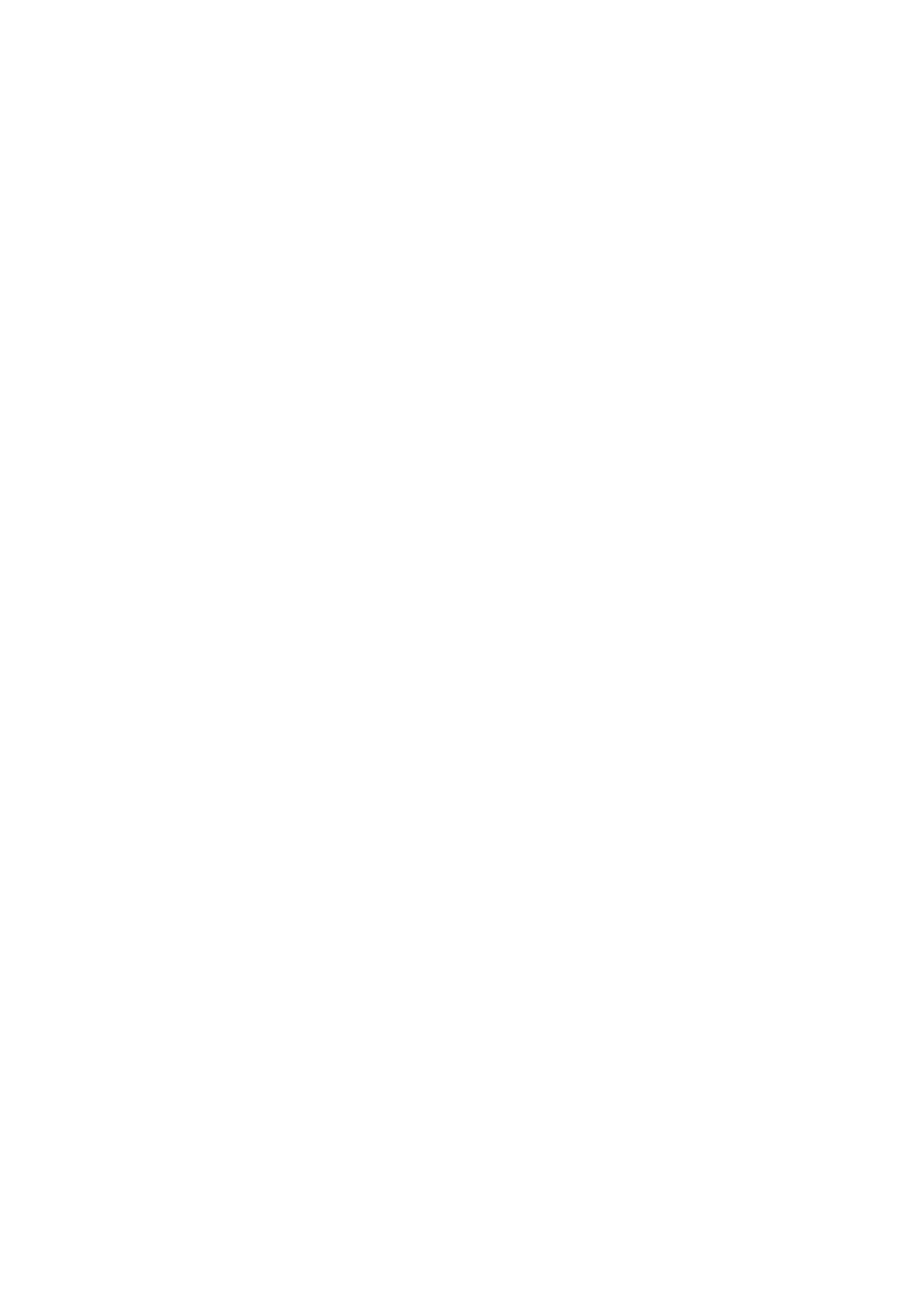# Appreciating Local Knowledge

Edited by

Elisabeth Kapferer, Andreas Koch and Clemens Sedmak

Cambridge **Scholars** Publishing

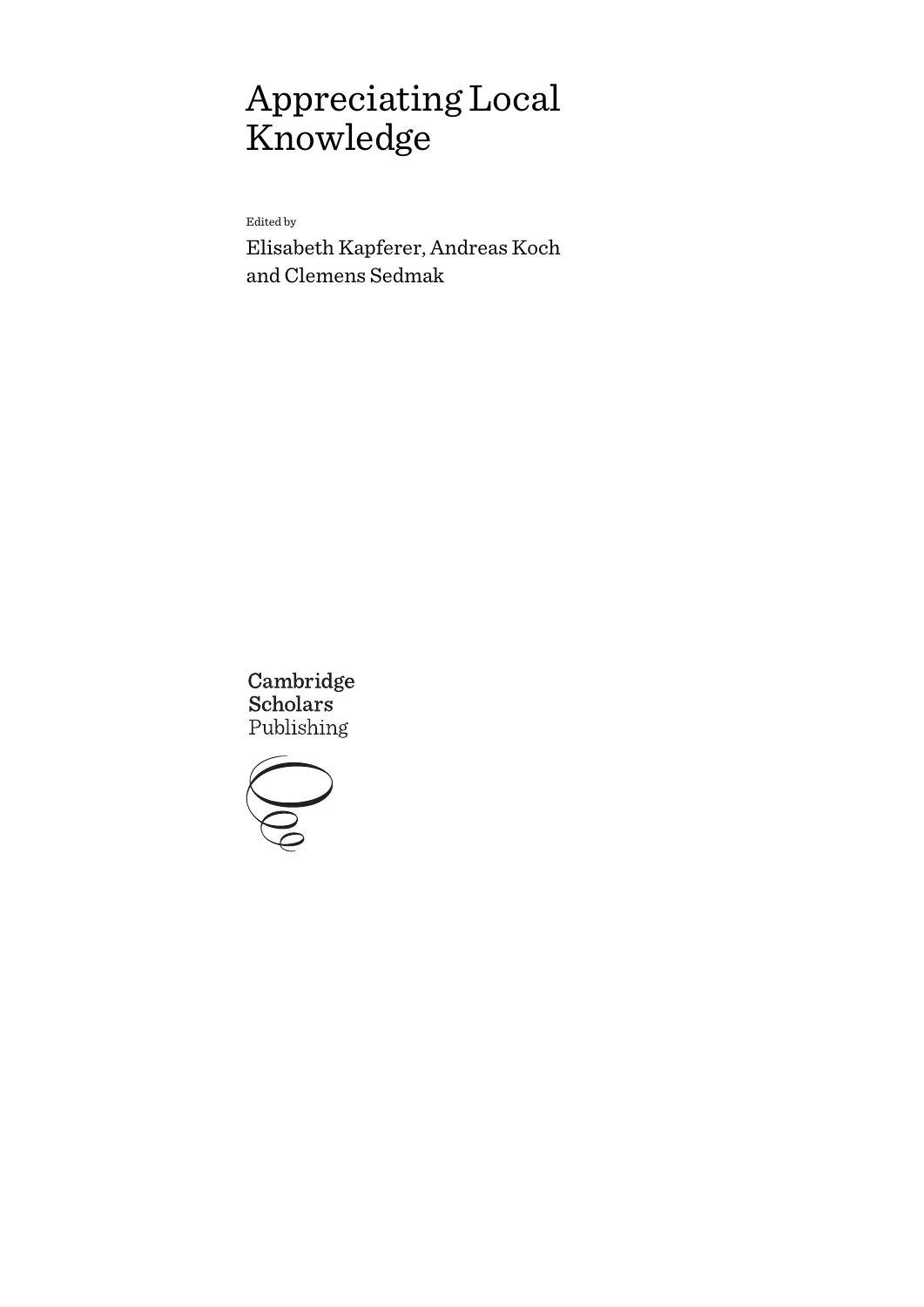Appreciating Local Knowledge

Edited by Elisabeth Kapferer, Andreas Koch and Clemens Sedmak

This book first published 2016

Cambridge Scholars Publishing

Lady Stephenson Library, Newcastle upon Tyne, NE6 2PA, UK

British Library Cataloguing in Publication Data A catalogue record for this book is available from the British Library

Copyright © 2016 by Elisabeth Kapferer, Andreas Koch, Clemens Sedmak and contributors

All rights for this book reserved. No part of this book may be reproduced, stored in a retrieval system, or transmitted, in any form or by any means, electronic, mechanical, photocopying, recording or otherwise, without the prior permission of the copyright owner.

ISBN (10): 1-4438-9066-9 ISBN (13): 978-1-4438-9066-3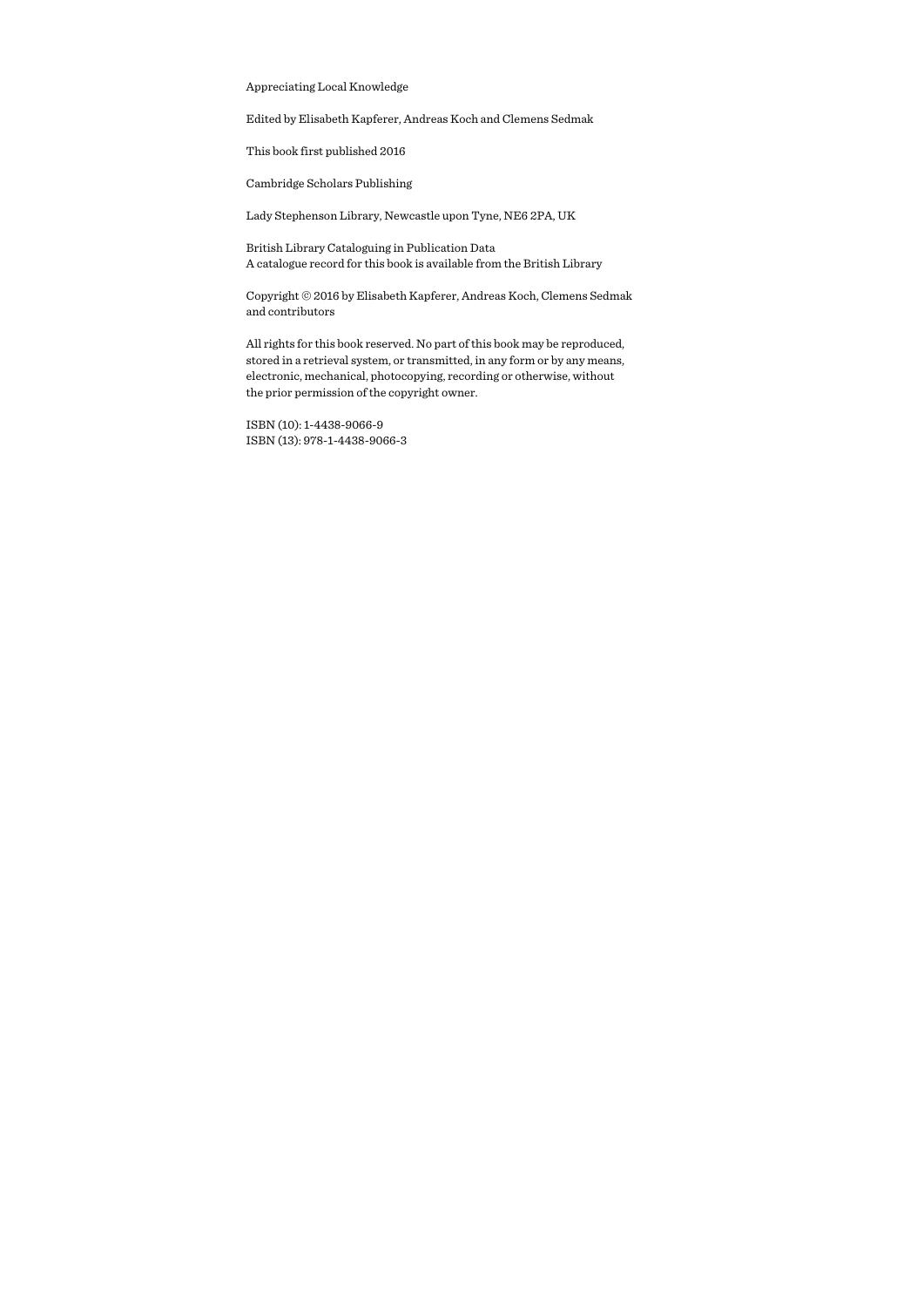## TABLE OF CONTENTS

|                                                                                                                               | $\overline{1}X$ |
|-------------------------------------------------------------------------------------------------------------------------------|-----------------|
|                                                                                                                               | xi              |
| <b>Chapter I</b><br>Different Kinds of Knowledge-Epistemological Approaches                                                   |                 |
| ELISABETH KAPFERER                                                                                                            |                 |
| <b>CLEMENS SEDMAK</b><br>Onions, soils, and watering plants:                                                                  |                 |
| <b>IRYNA MATSEVICH</b><br>The human sciences versus                                                                           | 21              |
| <b>MARIO WINTERSTEIGER</b><br>Reconsidering 'Mythic Knowledge'.<br>A contribution to the hermeneutics of 'mythic' insights 43 |                 |
| <b>GEOFF BIL</b>                                                                                                              |                 |

## **Chapter II Different Settings of Knowledge**—**Spatial Approaches**

| <b>ANDREAS KOCH</b>                                               |  |
|-------------------------------------------------------------------|--|
|                                                                   |  |
|                                                                   |  |
| ELISABETH DONAT / MADELEINE KOCH                                  |  |
| Exploring social and spatial opportunities to move within a city. |  |
|                                                                   |  |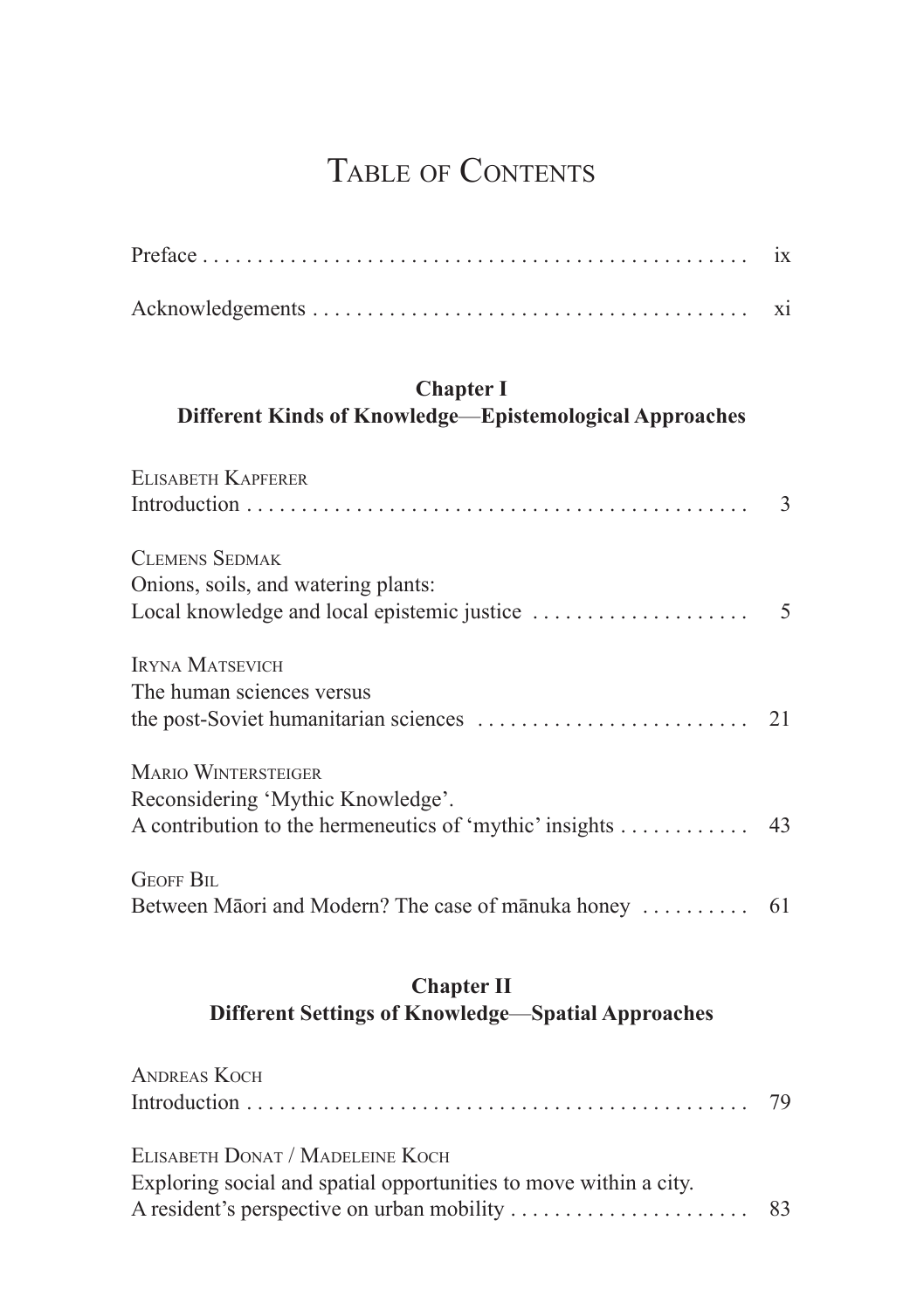#### Table of Contents

| <b>ANDREAS KOCH</b>                                      |  |
|----------------------------------------------------------|--|
| Detecting patterns of emergence                          |  |
| in urban segregation simulation with local knowledge 103 |  |
| THEO VURDUBAKIS / RAONI RAJÃO                            |  |
| Local knowledge and remote sensing:                      |  |
|                                                          |  |
| ALICE NATARAJA GARCIA SANTOS                             |  |
| Wind energy in Brazil and socio-ecological conflicts:    |  |
|                                                          |  |

#### **Chapter III Different Settings of Knowledge**—**Social Approaches**

| <b>ANDREAS KOCH</b>                              |  |
|--------------------------------------------------|--|
|                                                  |  |
| LAURA M. WESTHOFF                                |  |
| Expertise and local knowledge                    |  |
| at Highlander Research and Education Center  183 |  |
| <b>STEFAN TOBLER</b>                             |  |
| Combatting poverty requires a local approach:    |  |
|                                                  |  |
| <b>MÁRTON LENDVAY</b>                            |  |
| Post-socialist community and local knowledge:    |  |
|                                                  |  |

vi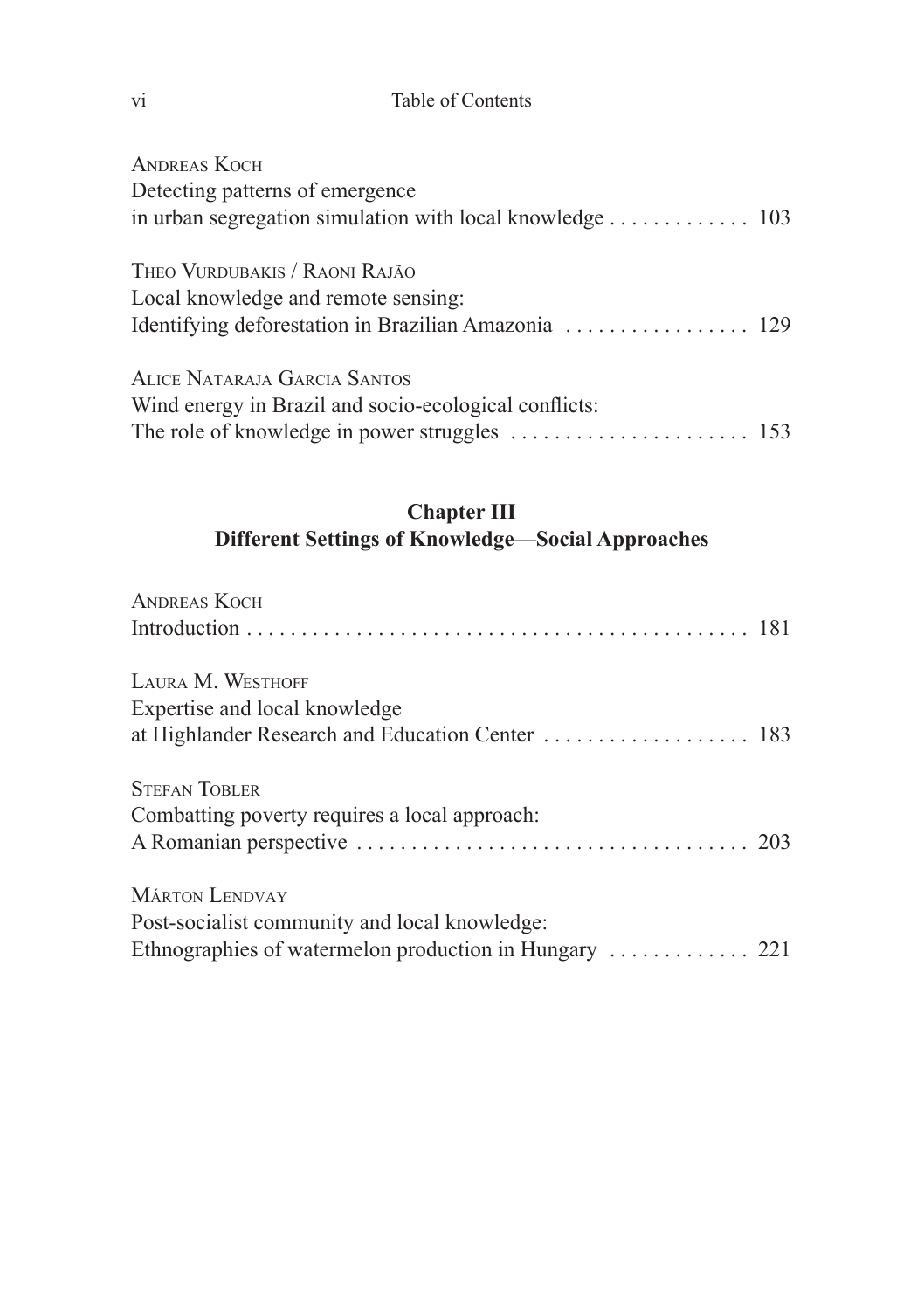#### **Chapter IV Different Kinds of Transfer**—**Socio-Cultural Approaches**

| ELISABETH KAPFERER                                       |  |
|----------------------------------------------------------|--|
|                                                          |  |
| <b>SHALINI PANJABI</b>                                   |  |
|                                                          |  |
| DE-VALERA N. Y. M. BOTCHWAY                              |  |
| "When the 'global' marginalizes the 'indigenous'":       |  |
| Marcus Garvey and Kwabena Damuah as mortar to the bricks |  |
|                                                          |  |
| Thomas Kurz / Thomas Lampoltshammer                      |  |
| Local knowledge as a driving force for intercultural     |  |
|                                                          |  |
|                                                          |  |
|                                                          |  |

|--|--|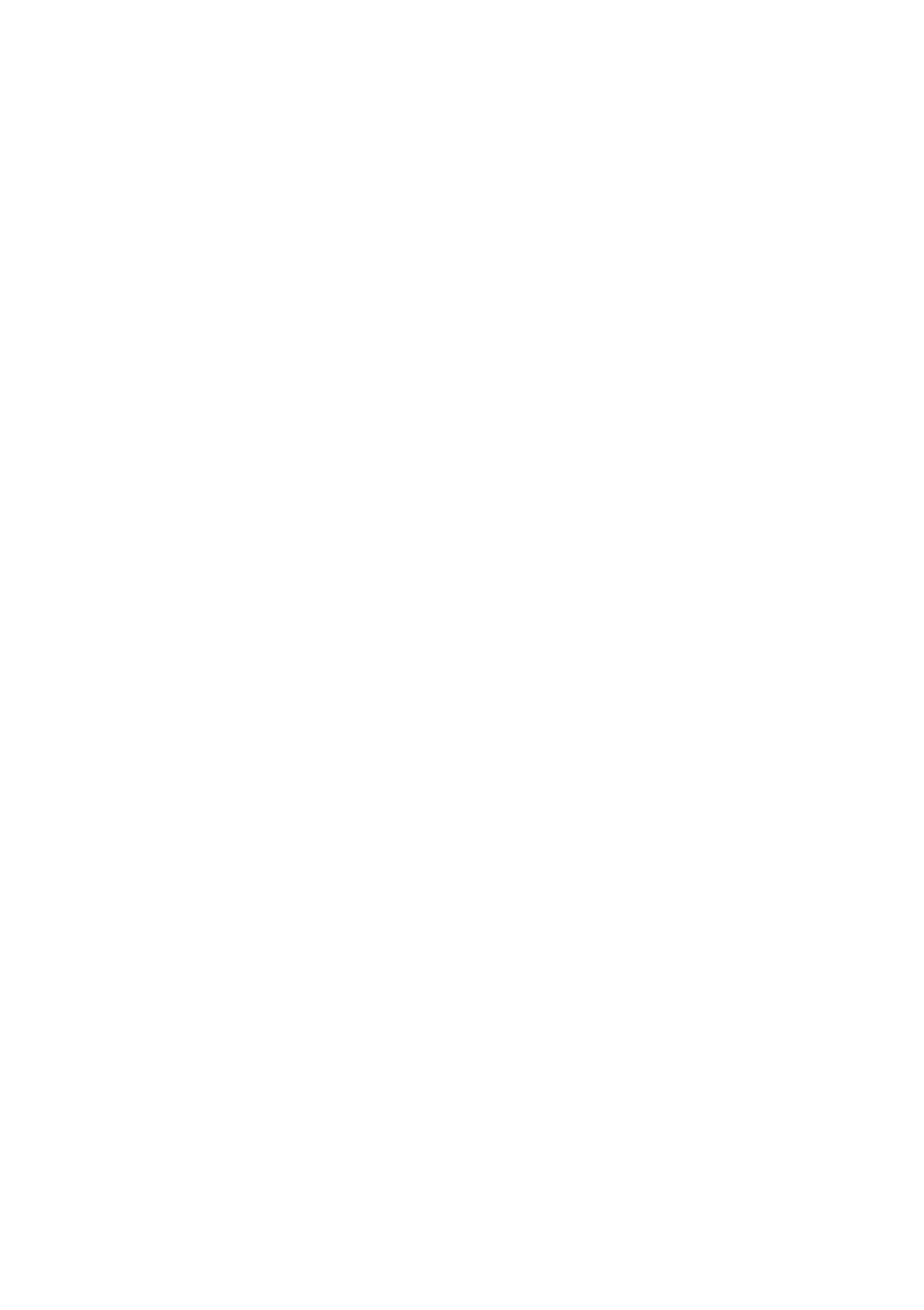## **PREFACE**

This volume is the result of a two-day conference in November 2013 in Salzburg, Austria, dedicated to bringing together researchers and practitioners from different scientific disciplines in order to follow distinct trains of thought about local knowledge—the phenomenon, its theoretical and philosophical reflection, methodological comprehension, and practical application—in a transdisciplinary fashion.

In the light of the globalization, (post-)modernization, social fragmentation and economization of many of our living contexts, local knowledge has regained increased attention in social sciences like ethnography, poverty and inequality studies, social anthropology and social geography, to mention just a few. Commonly, local knowledge indicates a counterpart to both rational forms of an explicit knowledge of facts and knowledge of universal validity. Local knowledge attempts to appreciate a more comprehensive view of people's skills, capabilities, experience and sophistication. On the other hand, the reference to "local" implies a bounded applicability of knowledge in specific spatial-cultural environments. Thus there seems to be a similarity in nature to indigenous knowledge.

Beyond this scope of application, local knowledge can be either acknowledged as instrumental in order to achieve specific goals or as something which has intrinsic value in order to deal with social relations, solidarity, common values and norms accordingly. Social and spatial settings appear to be influential for everybody's quality of life, personal identity, and political commitment—and local knowledge is the essential foundation to turn these settings into a vivid arena.

The contributions in this volume discuss local knowledge as a specific kind of knowledge in its different settings and means of transfer. The chapters approach issues and questions of local knowledge from manifold academic backgrounds, including sociology, philosophy, social geography, economics, history, interpersonal communication studies, cultural studies, and theology, and hence address themselves to a broad academic audience from diverse disciplines.

> Salzburg/London, September 2015 Elisabeth Kapferer, Andreas Koch, Clemens Sedmak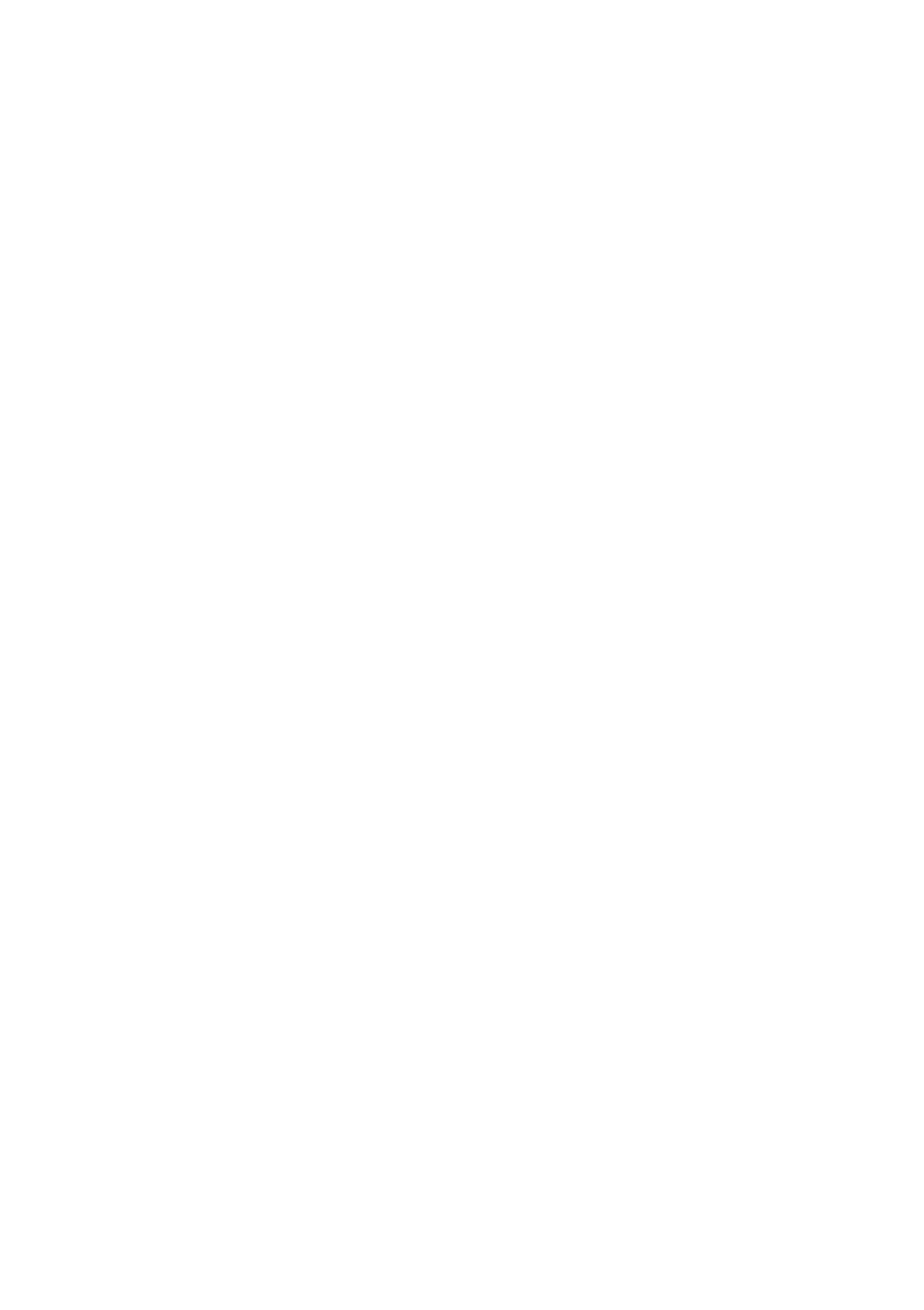## ACKNOWLEDGEMENTS

It is thanks to the help of many people and institutions that the project "Appreciating Local Knowledge"—the conference held in Salzburg in November 2013 as well as these conference proceedings—could be realized. "Appreciating Local Knowledge" is part of the scientific monitoring of the Austrian social festival *Keep the Ball Rolling.* (www.tu-was.at—German only, see also the editors' 2012 and 2013 volumes published with CSP: "The Logics of Change. Identity, Place, Poverty, and Social Transformation Mechanisms" as well as "Strengthening Intangible Infrastructures"). We are grateful to the *s!nnstifter* (a consortium of Austrian private foundations) for their commitment to and financial support of the social festival.

As for the conference "Appreciating Local Knowledge" held in November 2013, we want to express our thanks to the *Bildungszentrum St. Virgil*, in particular to Jakob Reichenberger. St. Virgil proved once more to be an excellent venue, thanks to the excellent staff who were outstandingly cooperative in any organizational matter.

Also, we thank the institutions that have co-funded the conference for their financial support: the *Salzburg Ethik Initiative*, the *Salzburg Community Development* (*Gemeindeentwicklung Salzburg*), the *City of Salzburg*, as well as the *International Relations Office at the University of Salzburg*.

As for the conference proceedings published here, we want to cordially thank all our contributors for their efforts and their disciplined cooperation in finalizing this volume. For careful proofreading we express our thanks to Nicola Santamaria and Lloyd Barton—and we do so also on behalf of our contributors. We thank Karin Berner for her precise work with the layout of the manuscript. Finally, we are grateful to Cambridge Scholars Publishing for again granting the opportunity to publish these conference proceedings as a sequel to the aforementioned volumes and for their cooperation and support.

> www.uni-salzburg.at/zea www.ifz-salzburg.at Salzburg/London, September 2015 Elisabeth Kapferer, Andreas Koch, Clemens Sedmak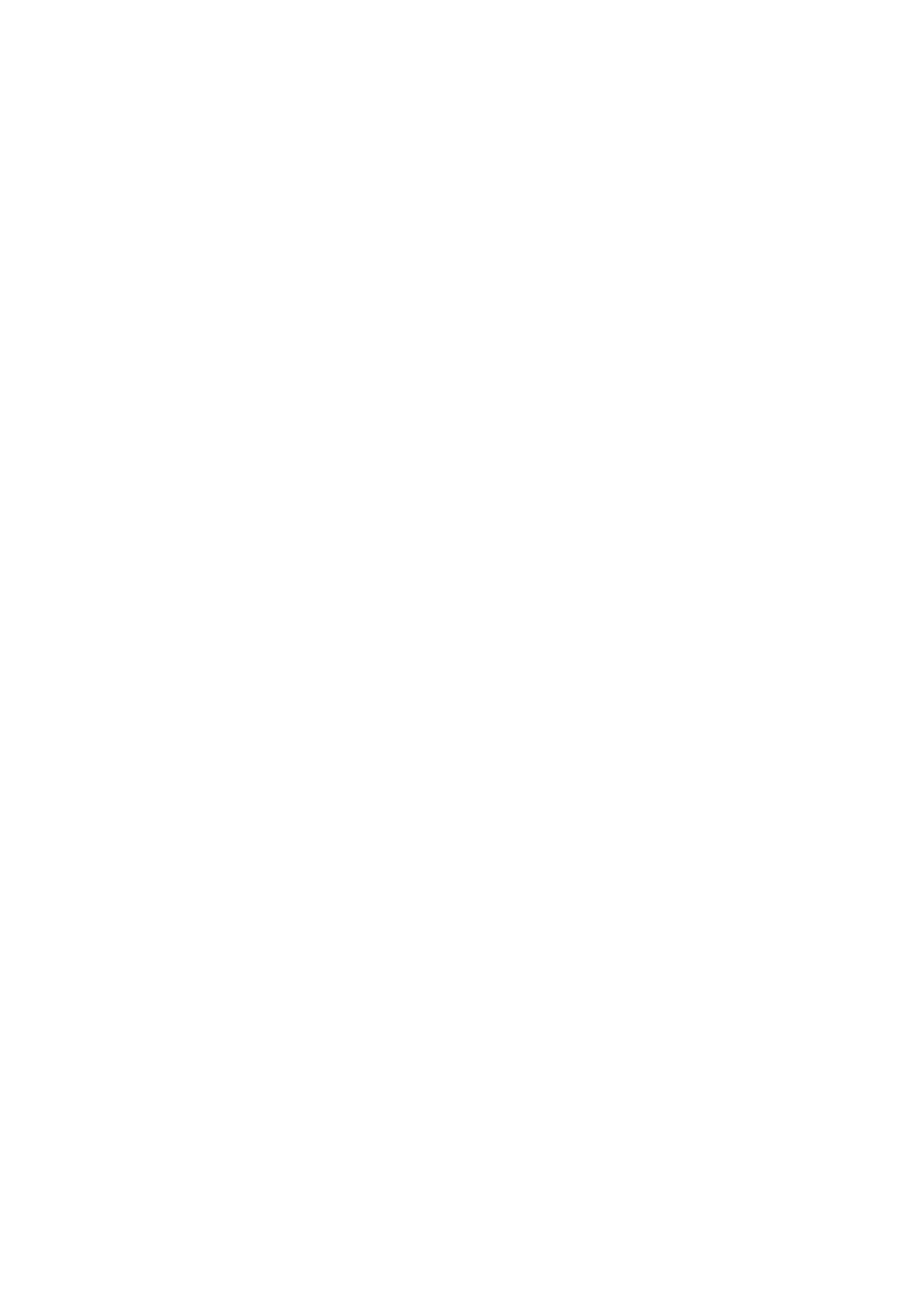## **Chapter I**

## **Different Kinds of Knowledge**— **Epistemological Approaches**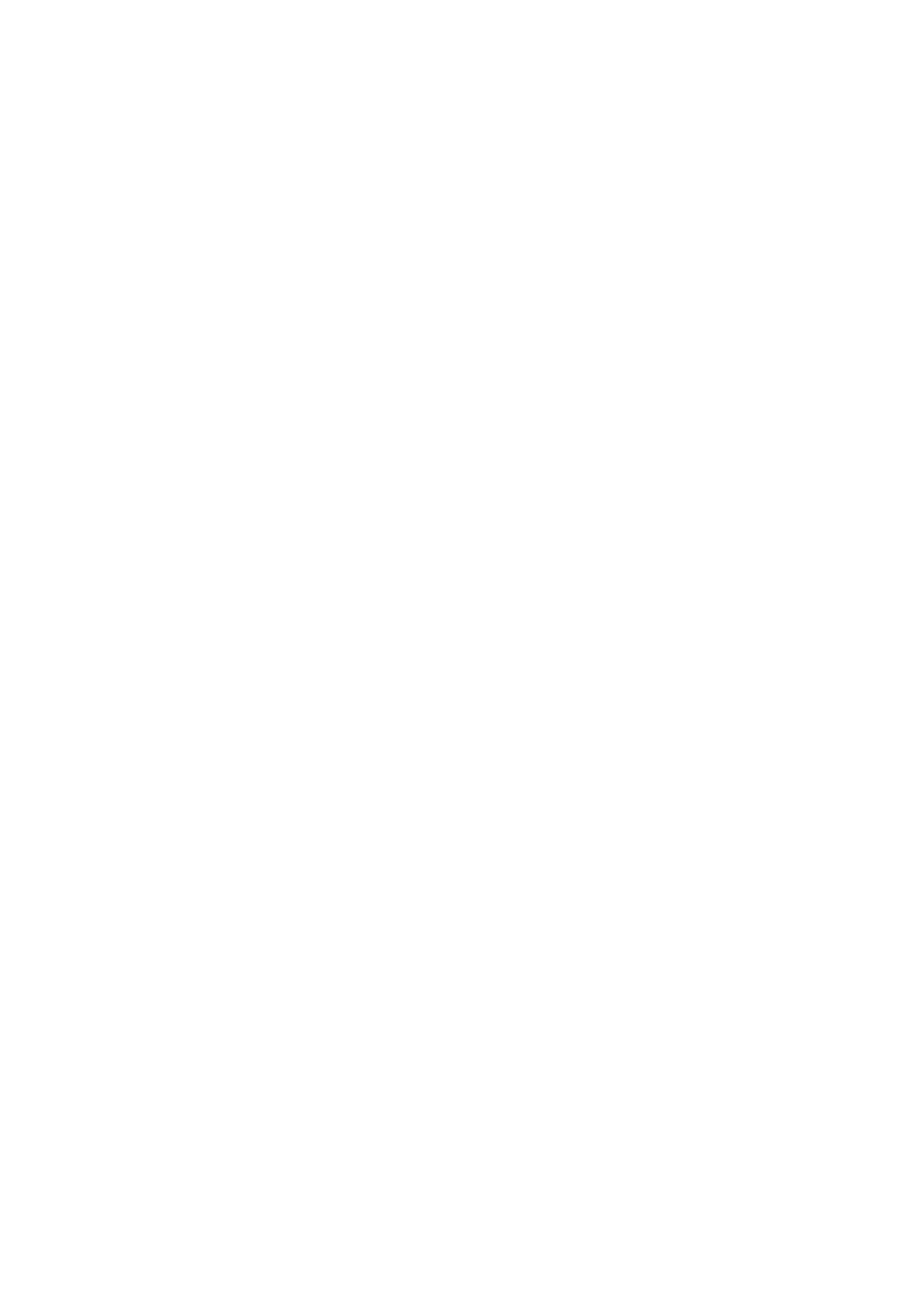## **INTRODUCTION** ELISABETH KAPFERER

As argued by various experts on local knowledge, the concept of certain bodies of knowledge with specific characteristics that are best described by prefixing them with "informal", "indigenous", "folk" or "traditional", or, in a more summarizing way, "local", originated essentially in anthropology and ethnology. Here, this knowledge is discussed with reference to the specific interest that development cooperation (focusing on people in less, and the least, developed countries and areas on the planet) has taken in both disciplines. Given that mere technological assistance and support has not proved completely successful in many of development aid's fields of action, the idea of integrating the knowledge and skills of simple subsistence oriented societies and their members, knowledge that is emerging "bottom up", has seemed a promising perspective for new approaches to and new strategies of development cooperation (cf. for example Schareika 2004, 9, and Korff 2002). Other academic disciplines, such as philosophy, history and political sciences, and here especially the history of political thought, have also found their interest in the specific epistemic qualities of so-called local knowledge (see Chambers 1983, Geertz 1983). The contributions to the opening chapter of this volume shed light on different epistemic aspects of local knowledge from various perspectives from the humanities.

In his opening contribution, *Clemens Sedmak* discusses the nexus between the specific epistemic form(s) of local knowledge and epistemic justice. Given that local knowledge not only relies on and interferes with spatial bonding but also with social norms and cultural codes, it is obvious that the question implied is not simply whether "to know" or "not to know", but more significantly it is a question of being "in place" or "out of place". Sedmak hence argues that "challenging local knowledge means challenging truth claims, epistemic and social authority, and cultural codes. That is why negotiating the status of local knowledge is epistemologically as well as politically sensitive," and is most relevant for investigating epistemic justice.

*Iryna Matsevich*, in her paper, broadens the meaning of local knowledge with an approach which at first glance appears paradoxical. Matsevich challenges the epistemic categories by introducing a form of "academic local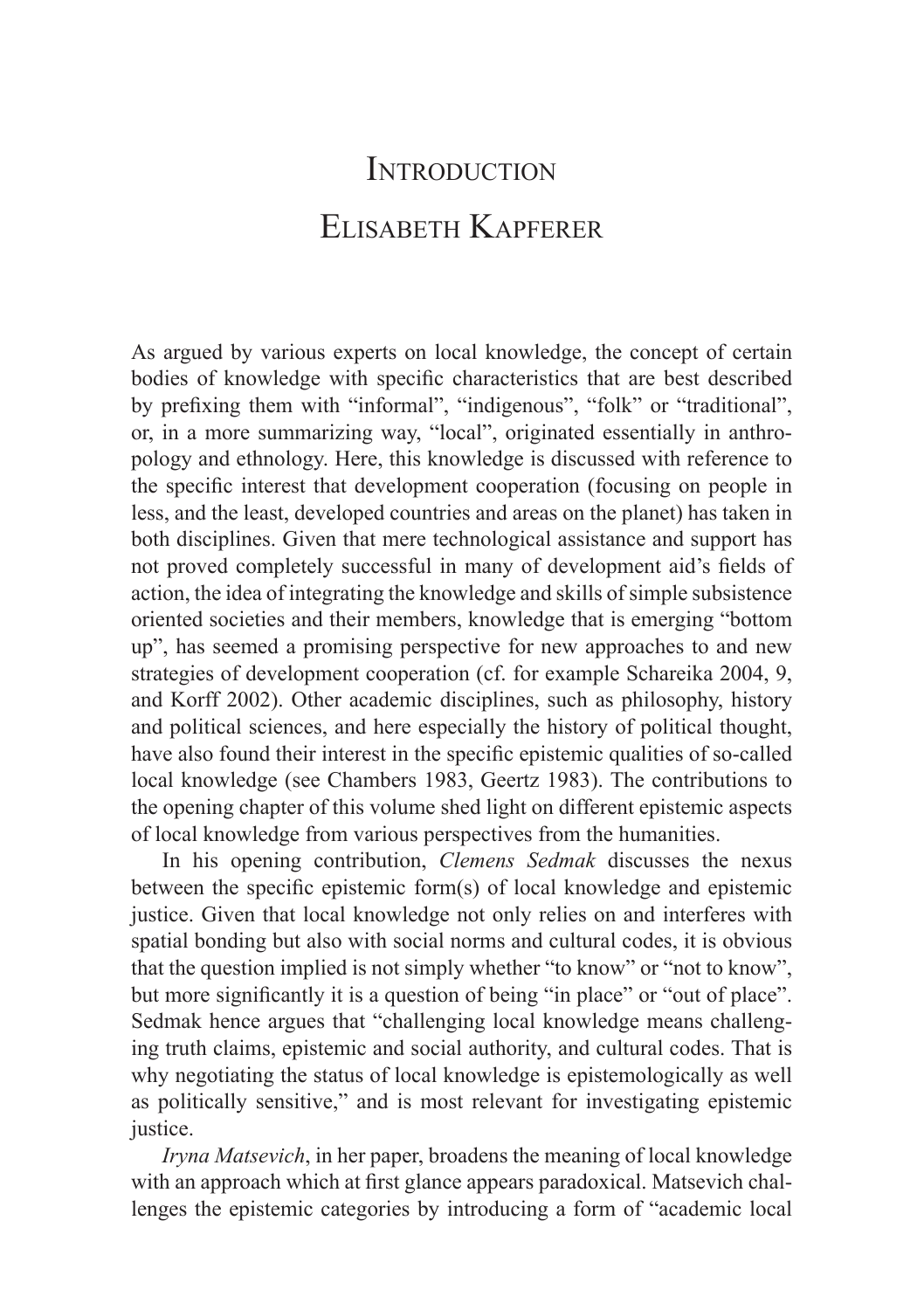knowledge" and discusses the scientific status of humanitarian sciences in the Belarusian and Russian academic context. Suggesting that a mistake of translation opened the path for this locally distinct academic tradition, she shows how the novel concept could yet justifiably persist in the light of a predominant humanistic philosophy of the societies involved.

*Mario Wintersteiger*, in his following work, prolongs the epistemic view of local knowledge through the spectacles of political thought and ecological interest. He examines the archaic knowledge of myths—or mythic knowledge—as a special manifestation of local knowledge. By discussing the epistemological status of mythology and culture-bound symbolic wisdom, Wintersteiger not only tackles potential insights into "irrational" violence and aggression but also touches on ecological questions. Hence his contribution thematically builds a bridge to the work of *Geoff Bil* who, coming from a historical background, takes the reader to New Zealand and to the knowledge of Mānuka (a small local tree) held by Māori people and gradually discovered and made use of also by—western educated—university researchers and biopharmaceutical companies. It is with this background that Bil discusses the relevance of local knowledge. In doing so he focuses "on the contingent, contested and ambivalent ways in which these very categories—local and global, indigenous and European, traditional and modern, non-science and science—have been defined, together with the contemporary contexts in which this binary tendency is both reified and reconsidered."

#### **References**

- Chambers, Robert (1983): Rural Development. Putting the Last First. Pearson, Harlow.
- Geertz, Clifford (1983): Local Knowledge. Further Essays in Interpretive Anthropology. Basic Books.
- Korff, Rüdiger (2002): Local knowledge between thick description, ideology and science. https://www.uni-hohenheim.de/i490d/publications/ korff2002b.htm (latest visit: 02.12.2015).
- Schareika, Nikolaus (2004): Lokales Wissen: Ethnologische Perspektiven. In: Nikolaus Schareika, Thomas Bierschenk (Eds.): Lokales Wissen sozialwissenschaftliche Perspektiven. Münster: LIT Verlag, 9–40.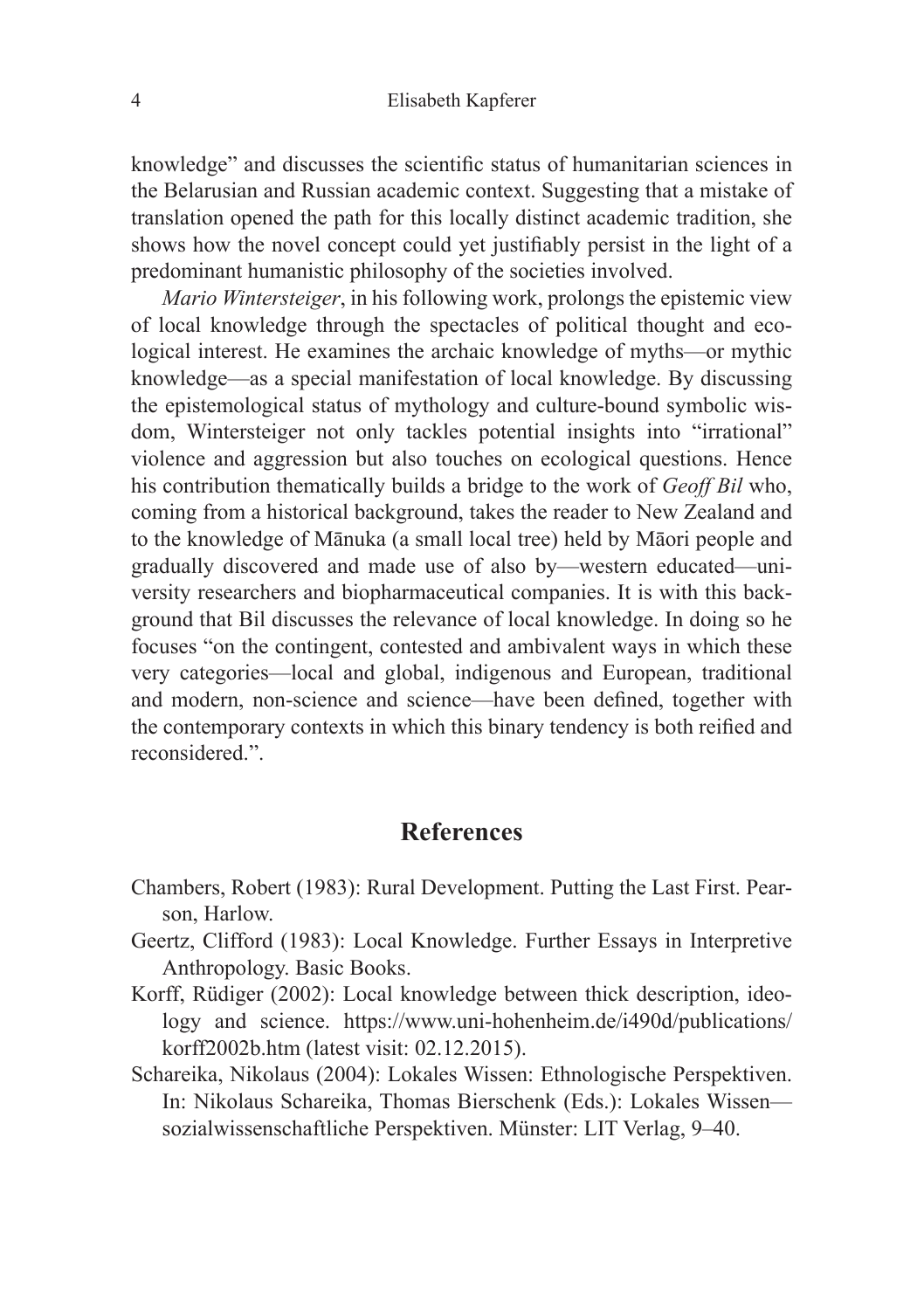## Onions, soils, and watering plants: Local knowledge and local epistemic justice Clemens Sedmak

### **Onions**

Sally Morgan discusses a clash of epistemic cultures in her autobiography "My Place". Her illiterate grandmother ("Nan") believed in the efficacy of onions as powerful tools to eradicate germs—she would put onions all over the house, including the bedrooms, with all the olfactory side effects. Sally challenged this knowledge claim as a 15 year old high school student. "I arrived home from school one day with the facts of a science lesson freshly imprinted in my brain, and proceeded to inform Nan that when it came to eradicating germs, onions were totally useless."<sup>1</sup> The reaction was harsh: "Nan was cross, she said high school had gone to my head." Sally proceeded to get rid of the onions in her room: "I walked into my room, flung back the curtains and collected up all the onion quarters that sat neatly along my bedroom window-sill. I hesitated at picking up two of them. They were slightly moldy and they looked at me as if to say, remove us and you'll get a deadly disease, just like your Grandmother says! I grasped them courageously with my bare hands and flung them dramatically in the kitchen bin. 'No more onions', I told Nan quietly, but firmly … I was trying to be rational about the whole thing. After all, I was studying science."2 Needless to say, Sally's grandmother did not give up that easily and continued to smuggle onions into Sally's room.

What does this onion incident tell us about local knowledge? (1) Local knowledge in this case is "personal" (i.e. connected to an authority figure), "traditional" (i.e. with a habit-forming history) and "loosely justified" (i.e. justified with reference to authority and tradition/experience); (2) local knowledge in this case is challenged by "universal claims" based on the claims of "scientific evidence"; (3) Local knowledge in this case is linked to authorities that have more than just epistemic, but also social power;

<sup>1</sup> Sally Morgan: *My Place* (London: Virago Press, 2012 [reprint]), p. 85.

<sup>2</sup> Ibid.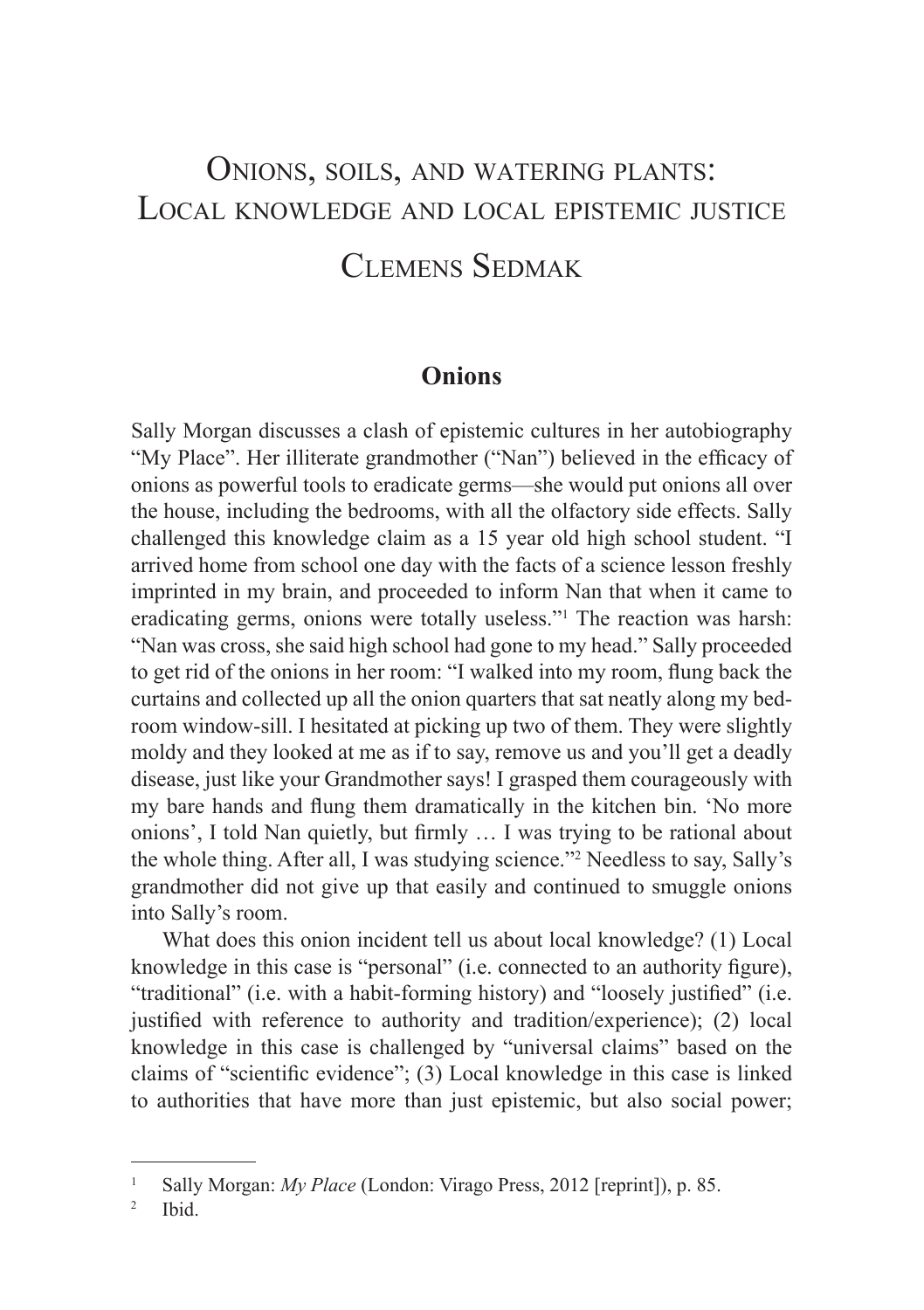(4) It takes courage to go beyond and against local knowledge since local knowledge is administered and protected by agents with local power and challenging local knowledge claims will change the local power balances and dynamics.

"Local knowledge", so it seems, is not only a matter of social structures (grandmother with her power over the granddaughter), but also a matter of "cultural codes" that negotiate the boundaries between "in place" and "out of place". Scientific research produces different epistemic cultures with specific cultural codes. Challenging local knowledge means challenging truth claims, epistemic and social authority, and cultural codes. That is why negotiating the status of local knowledge is epistemologically as well as politically sensitive.

## **Soils: The concept of local knowledge**

Terms like "indigenous knowledge", "traditional knowledge", "folk knowledge" or "informal knowledge" have been used to characterize different nuances of "local knowledge". The first term seems to be limited to a sometimes negative reading of "indigenous people" as bearers of knowledge. The second emphasizes the source and way of transmission and may insinuate a certain lack of adaptive strength. The third is tacitly contrasted with "scientific" and "evidence-based" knowledge (as in the discourses on the limits of "folk psychology"), or that with higher levels of coherence, justifiability and authority (as in the discourse on "folk religiosity"). The fourth refers to the status of this knowledge as not explicit or systematic. Local knowledge is contrasted with other types of knowledge and, because of the discussion of validity and justified claims of knowledge types in general, is contested and politically sensitive.

Local knowledge can be justified as "knowledge"; knowledge is an epistemic situation characterized by the appropriate justification of truth claims. Local knowledge can be understood to be a type of knowledge that is administered by epistemic agents within a particular (physical, cultural, social, political) context. Local knowledge presupposes familiarity with this context. Furthermore, the validity claims of local knowledge are generally limited to this particular context. The primary source of local knowledge is experience; as such it is "knowledge by acquaintance", knowledge based on practice and encounter. It is often tested over decades and even centuries of use. The "localness" of local knowledge refers both to the issues of (local) acquisi-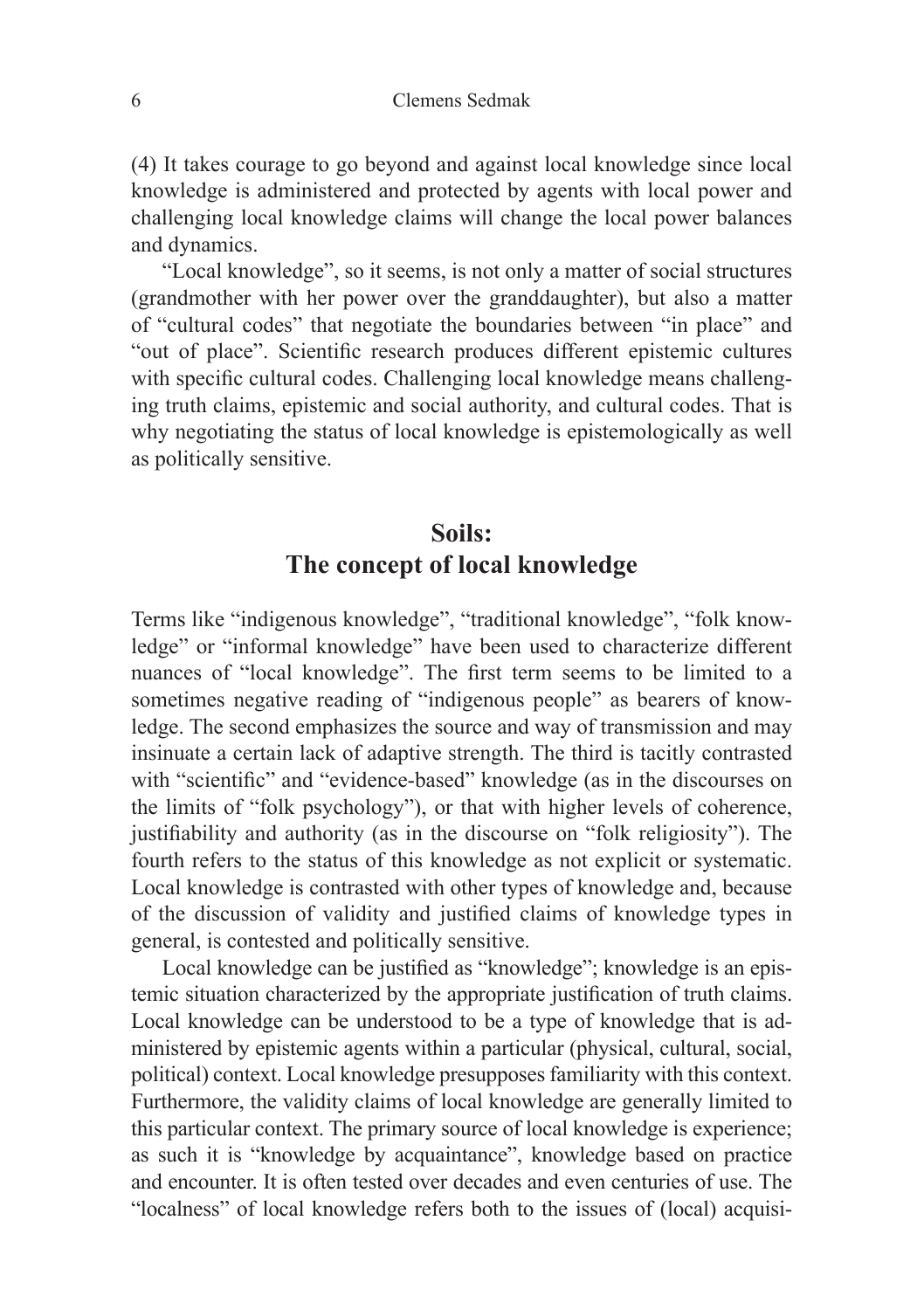tion and (local) application. Local knowledge is a means of orientation, i.e. a response to orientation needs within a particular context. It presupposes a deep ("thick") understanding of the local context and, because of this, access conditions can sometimes be elusive and esoteric, i.e. restricted to groups with privileged access to local contexts. It is not surprising against this background that "origin" plays a major role in the understanding and assessment of local knowledge. Charles Lindblom and David Cohen characterize local knowledge on the basis of its "generating conditions" as a kind of "knowledge that does not owe its origin, testing, degree of verification, truth, status, or currency to distinctive … professional techniques, but rather to common sense, casual empiricism, or thoughtful speculation and analysis."3 The wording of this characterization points to the sensitive issue of a juxtaposition between knowledge of type A (the result of standardized testing methods) and knowledge of type B (local knowledge as based on "casual empiricism"), which will be discussed in the subsequent section. On a positive note, we could say that local knowledge tries to do justice to a local context.

In this sense, one can understand local knowledge to be the result of epistemic adaptation to an environment. Since the "local" is a spatial category it is not surprising that local knowledge is often associated with specific and specialized knowledge of the physical environment, of wildlife or soil.4 It is both an epistemological and a social question to ask if local knowledge is "too place-specific" to play a role outside its context of genesis. Korff argues: "When local knowledge is taken out of its specific spatial, social and religious frame, it is transformed and loses its local sense."<sup>5</sup> This touches upon the question of the validity of local knowledge. In order to enter this discussion it will be helpful to see the many forms of local knowledge as well as the different forms of epistemic justice.

Local knowledge may take the form of propositional knowledge ("know that") or procedural knowledge ("know how"). Because of its "embedded-

<sup>3</sup> Charles E. Lindblom/David K. Cohen: *Usable Knowledge. Social Science and social problem solving* (New Haven/CT: Yale University Press, 1979), p. 12.

<sup>4</sup> Cf. Grant Gilchrist/Mark Mallory/Flemming Merkel: Can Local Ecological Knowledge Contribute to Wildlife Management? Case Studies of Migratory Birds. *Ecology and Society* 10/1 (2005), p. 20 (online); N. Barrera-Bassols/J. A. Zinck: Ethnopedology: a worldwide view on the soil knowledge of local people. *Geoderma* 111 (2003), pp. 171–195.

<sup>&</sup>lt;sup>5</sup> Rüdiger Korff: Local knowledge between thick description, ideology and science. *Contemporary Southeast Asian Dynamics Working Papers* 4 (Passau: University of Passau, 2011), p. 2.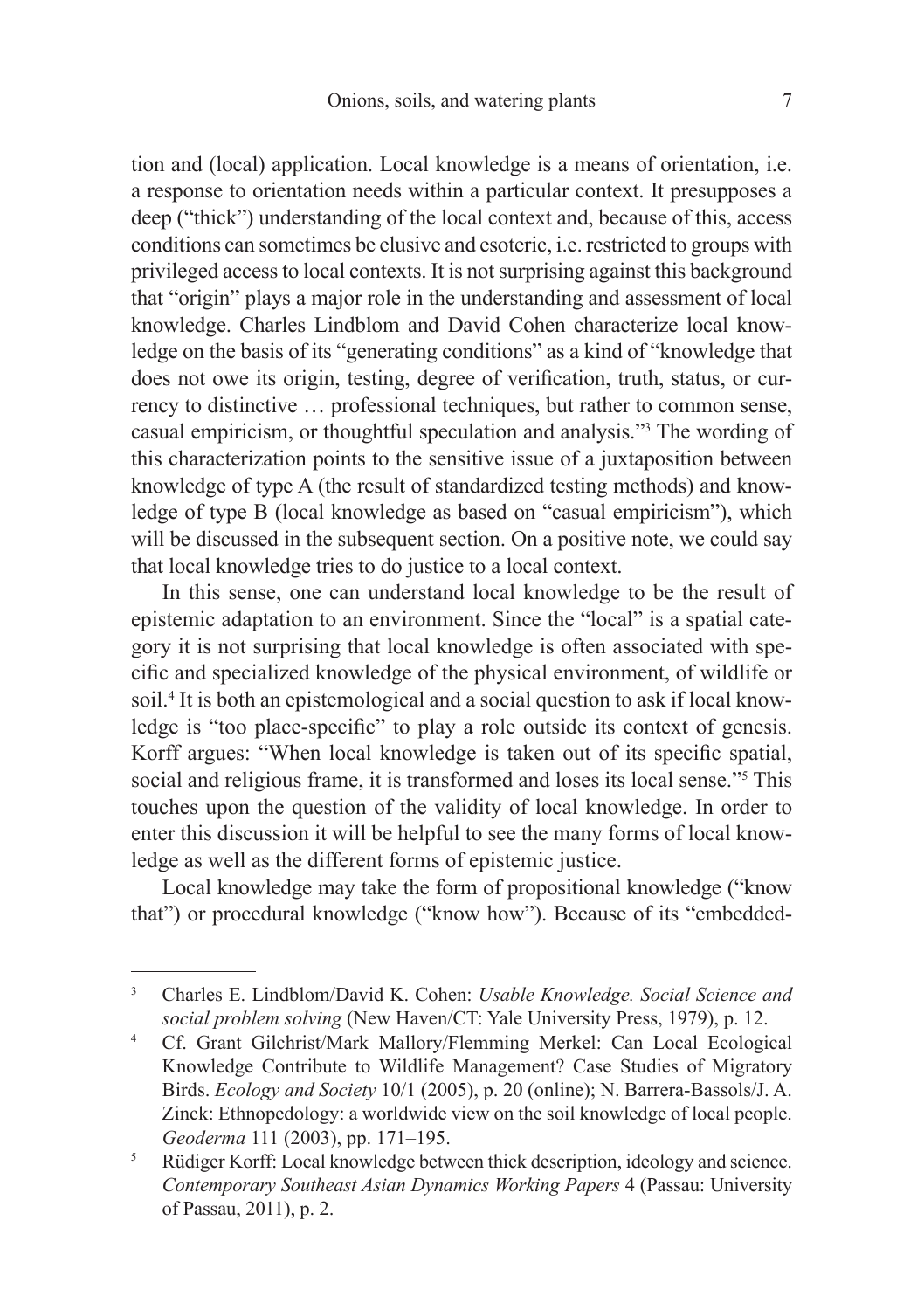ness" in life practices local knowledge is usually "personal", i.e. appropriated by epistemic agents and made their own. It is often "implicit" and not recorded systematically or officially, but rather handed down orally. It is "thick", in the sense that local knowledge presupposes and uses a "thick understanding" of the local context based on familiarity with the context mentioned above. It is "fluid" and open to the changes of the particular context of reference. It is "esoteric" in the sense that access to sources of local knowledge is not easily gained—this dynamic has been convincingly described by development expert Robert Chambers, who discusses "biases" of experts in rural development initiatives.<sup>6</sup> Chambers' attempt to correct the discourse on knowledge points to the contested struggles for epistemic recognition—whose knowledge counts, which knowledge counts? Discrediting local knowledge can also be read as an attempt by experts to retain their epistemically and socially privileged status. Local knowledge has not always been recognized; the symbolic capital value of this type of knowledge has often been downplayed. This dynamic has taken shape against the background of creating a divide between (objective, neutral, evidence-based, systematic) "Western scientific" and (subjective, interest-driven, anecdotal, non-systematic) "indigenous knowledge". This divide may be as misleading as the underestimation of local knowledge. The term "indigenous knowledge" may refer to an unhealthy "us" versus "them" juxtaposition.<sup>7</sup>

Local knowledge has long been neglected. Since the mid-1960s there has been a growing interest in it, and initially maybe even a kind of romanticization of local knowledge. Milestones on the road to acknowledging the importance of local knowledge have been the IDS Bulletin 10.2 in 1979, an edited volume by Brokensha, Warren and Werner in 1980, Robert Chambers's influential 1983 book on rural development, and the subsequent publications on rural development by P. Richards in 1985, and an edited volume

<sup>6</sup> Robert Chambers: *Rural Development: Putting the Last First* (London, 1983), Ch. 3: Chambers talks about the road bias, the seasonal bias, the day-time bias, the project bias, the report bias and the bias between urban experts and rural poor. These biases diminish the epistemic quality of the knowledge generating processes. Experts can access only realities accessible by cars during the dry season and during the day-time, they will be influenced in their perception by the project focus and their interest in drawing up a report, and they will not be able to enter easily information-providing relationships with rural people.

<sup>7</sup> Cf. R. Ellen/H. Harris: Introduction, in: R. Ellen/P. Parkes/A. Bicker (eds.): *Indigenous Environmental Knowledge and its Transformations* (Amsterdam: Harwood Academic Publishers, 2000), p. 1–33.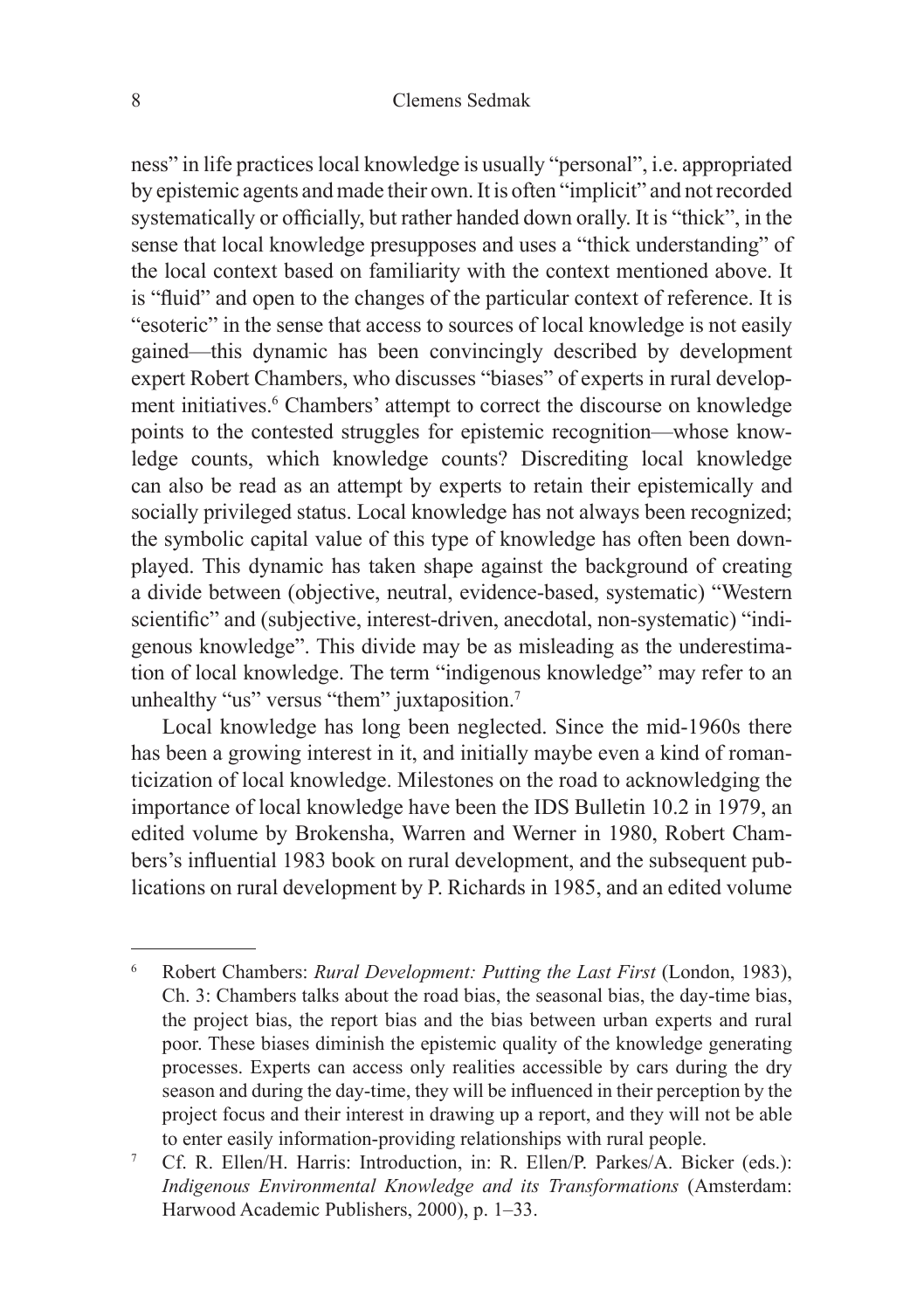by I. Scoones and J. Thompson nine years later.<sup>8</sup> The emphasis of these publications was on aspects of rural farming. Meanwhile, different areas are being discussed, including local knowledge as insider knowledge in the finance world or local knowledge for marketing purposes.<sup>9</sup> Local knowledge has been globalized. According to Rüdiger Korff this globalization has happened in at least two ways. It has been "de-territorialized" by anthropological research, thus enabling a comparative view, and it has been put on the agenda of global development players.10 Furthermore, the relationship between local knowledge and other types of knowledge has been explored in less competitive terms. For example, in a study on forestry management in Mexico, D. J. Klooster has shown that both scientific and local forest knowledge are limited in their respective ways and can complement each other.11 This seems to be a promising approach, moving us in a direction of epistemic justice which will be discussed in the next section.

Local knowledge is the result of locally anchored orientation responses; local knowledge comprises beliefs formed about the world around us. A key issue in debates on local knowledge is the question of the definition of "localness". Since local knowledge is often embedded in local community practices and local institutions, one could follow Mary Douglas's approach and claim that the local expresses the reach of institutions.12 There are different levels of institutionalization relevant for the understanding of local knowledge. There are community practices as well as institutions such as families and offices, roles and functions. All communities possess

<sup>8</sup> D. Brokensha/D. Warren/O. Werner (eds.): *Indigenous Knowledge Systems and Development* (New York: University of America Press, 1980); R. Chambers: *Rural Development: Putting the Last First* (Harlow: Longman, 1983); P. Richards: *Indigenous Agricultural Revolution: Ecology and Food Production in West Africa* (London: Hutcheson, 1985); I. Scoones/J. Thompson (eds.): *Beyond Farmer First: rural people's knowledge, agricultural research and extension practice* (London: Intermediate Technology Publications, 1994).

<sup>9</sup> Kazuo Ichijo/Florian Kohlbacher: Tapping tacit local knowledge in emerging market—the Toyota way. *Knowledge Management Research & Practice* 6 (2008), pp. 173–186.

<sup>&</sup>lt;sup>10</sup> See Korff: Local knowledge between thick description, ideology and science (loc. cit).

<sup>11</sup> D. J. Klooster: Toward adaptive community forest management: integrating local forest knowledge with scientific forestry. *Economic Geography* 78 (2002), pp. 43–70.

<sup>&</sup>lt;sup>12</sup> Mary Douglas: *How Institutions Think* (New York: Syracuse University Press, 1986).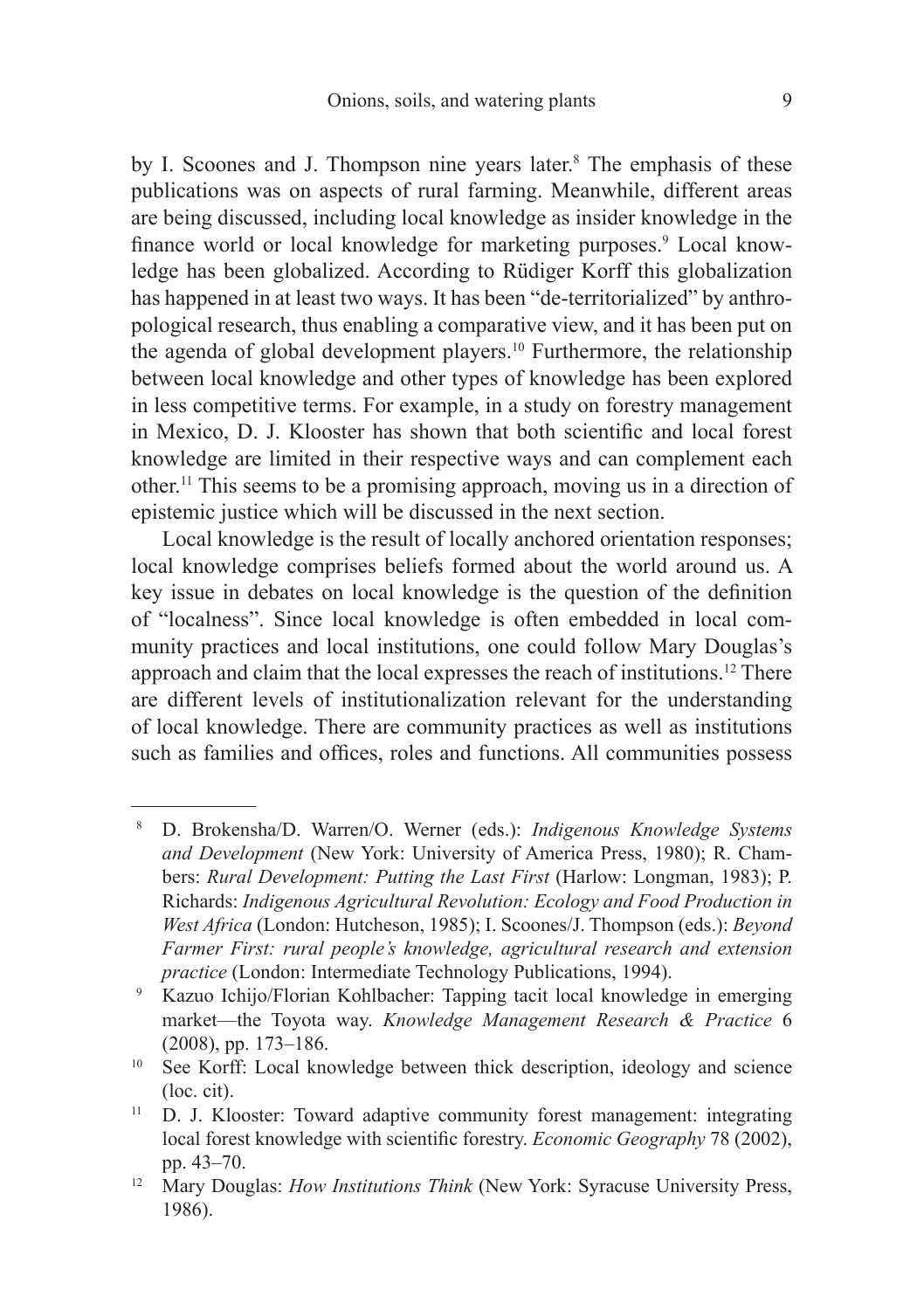local knowledge; indeed it could be mentioned as a community-defining feature to have access to local knowledge—even though it is useful to distinguish between "common (local) knowledge" shared by all community members, "shared (local) knowledge" owned by a particular group within the community, and "specialized (local) knowledge", which is local expert knowledge such as the knowledge of medicine men. Local knowledge is an important element in securing social cohesion. As such, local knowledge does not only coordinate the relationship vis-à-vis the environment, but also vis-à-vis relationships. Shared knowledge is a basis for dialogue and understanding. Local knowledge is an important tool in "maximizing agreement" within the epistemic community sharing this knowledge. It has a social function and is not only, to introduce a distinction, a "knowledge about", but also a "knowledge towards". Local knowledge is not a set of propositions stored in a local archive, but a form of life including a particular style of perception and thought that is realized and shared within a particular community.

Local communities are usually not homogeneous entities. Accordingly, local knowledge is scattered and institutionally dispersed. "It is located at the individual and household level as well as collectively through community stewards and other key social actors (e.g., shamans, elders, local religious and political leaders, and healing artists). As such, one can distinguish between common (or everyday or public) knowledge (i.e., held by the whole community) and specialist knowledge (i.e., retained by a few local experts, e.g., healers with specific medical expertise and knowledge of local curative plants; knowledge of local plants known only by women; or knowledge of crops known only by men)."13 Different types of local knowledge are generated by different local players, and gender differences come heavily into play. Hilary Warburton and Adrienne Martin quote an example from the Mbeere people of central Kenya: "Generally, the best information about the small annual herbs is obtained from older women; herdboys, being always hungry and also experimental, are experts on the range of wild edible fruits; honeycollectors show the most detailed knowledge of flowering sequences, and indeed know most differential characteristics of their local plants. Yet even within a group, one individual will stand out because of keen powers of observation, prodigious memory, curiosity and

<sup>13</sup> Julia Diekens: *Local Knowledge for Disaster Preparedness: A Literature Review*  (Kathmandu/Nepal: International Center for Integral Mountain Development, 2007), p. 24.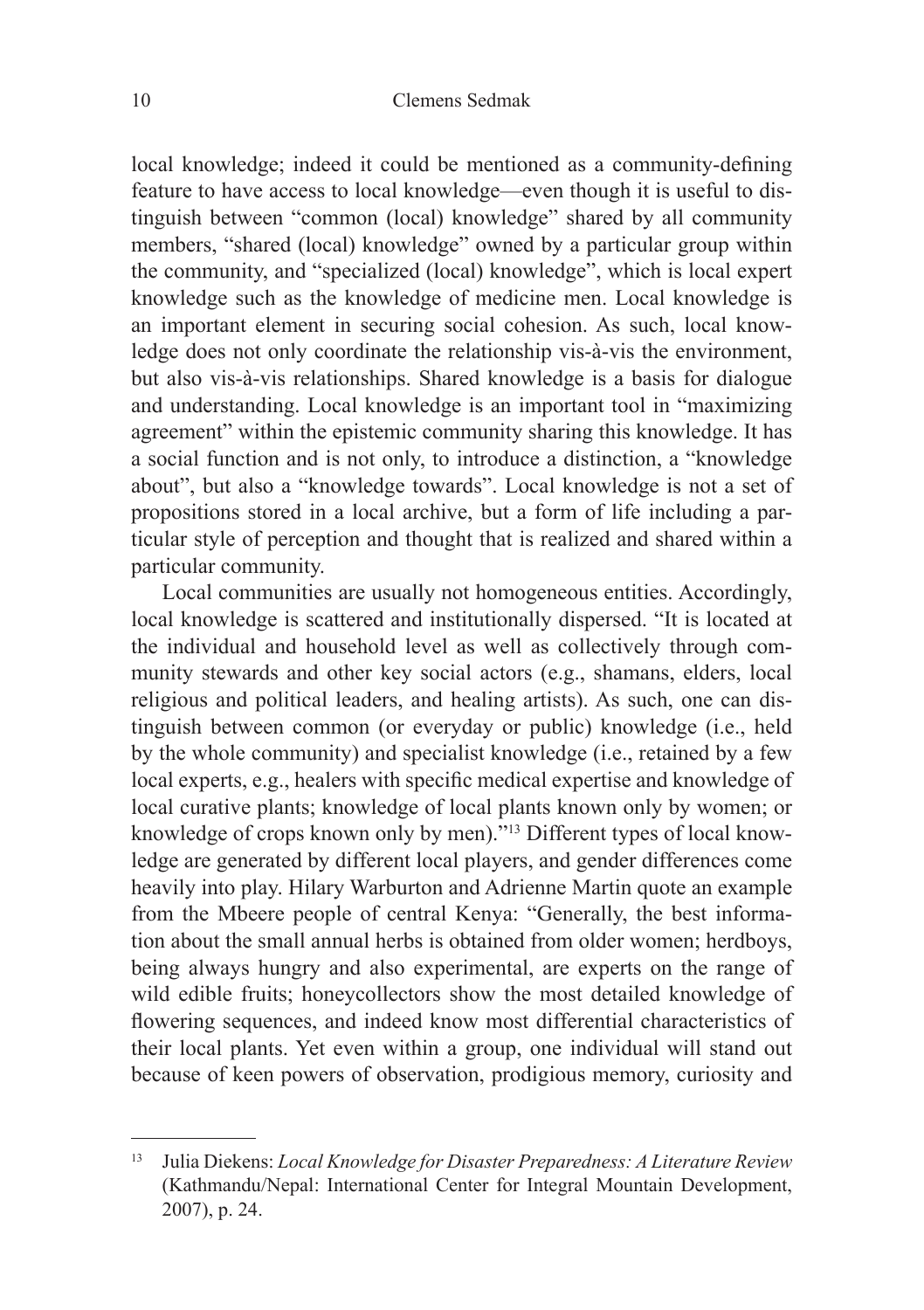intellect."14 Local knowledge is unevenly distributed, a matter of power as well as of initiative.

The saying that "knowledge is power" has a particular meaning with regard to local knowledge. It is a sign of power to label knowledge as "local", but it is also a sign of power to be able to utilize local knowledge. Local knowledge is an important element in bringing about sustainable change.15 If you want to see accepted and incarnated social transformation, the introduced changes need to make use of local epistemic resources. The introduction of new technologies into small remote communities can alter how individuals acquire knowledge about their surrounding environment. This is especially true when technologies that satisfy basic needs, such as freshwater use, create a distance (i.e. diminishing exposure) between individuals and their environment. However, such distancing can potentially be countered by the transfer of local knowledge between community members and from one generation to the next.<sup>16</sup> That is why the consideration of epistemic cultures of local knowledge is an indispensable step in the successful introduction of change. "Indigenous knowledge systems form the basis for decision-making, which is operationalized through indigenous organizations, and they provide the foundation for local innovations and experimentation."17 Jason Corburn has identified local knowledge (understood as "first-hand experience") as a key issue in proper environmental planning; it can contribute to the planning process epistemologically, procedurally, in terms of effectiveness and regarding distributive justice.<sup>18</sup>

A benevolent-critical perspective on local knowledge will acknowledge its limitations. John Briggs opens a study on the use of indigenous knowledge in development work with a statement from a Tanzanian small-scale

<sup>&</sup>lt;sup>14</sup> Hilary Warburton/Adrienne Martin: Local people's knowledge in natural resources research. *Socio-economic Methodologies for Natural Resources Research* (Chatham, UK: Natural Resources Institute, 1999), p. 2.

<sup>&</sup>lt;sup>15</sup> Julia Diekens: Local Knowledge for Disaster Preparedness (loc. cit.), p. 14f.

<sup>16</sup> Christopher Bone et al.: Assessing the Impacts of Local Knowledge and Technology on Climate Change Vulnerability in Remote Communities. *International Journal of Environmental Research and Public Health* 8 (2011), pp. 733–761.

<sup>17</sup> D. M. Warren/B. Rajasekaran: Putting local knowledge to good use. *International Agricultural Development* 13/4 (1993), pp. 8–10, 8.

<sup>18</sup> Jason Corburn: Bringing Local Knowledge into Environmental Decision Making. Improving Urban Planning for Communities at Risk. *Journal of Planning Education and Research* 22 (2003), pp. 420–433.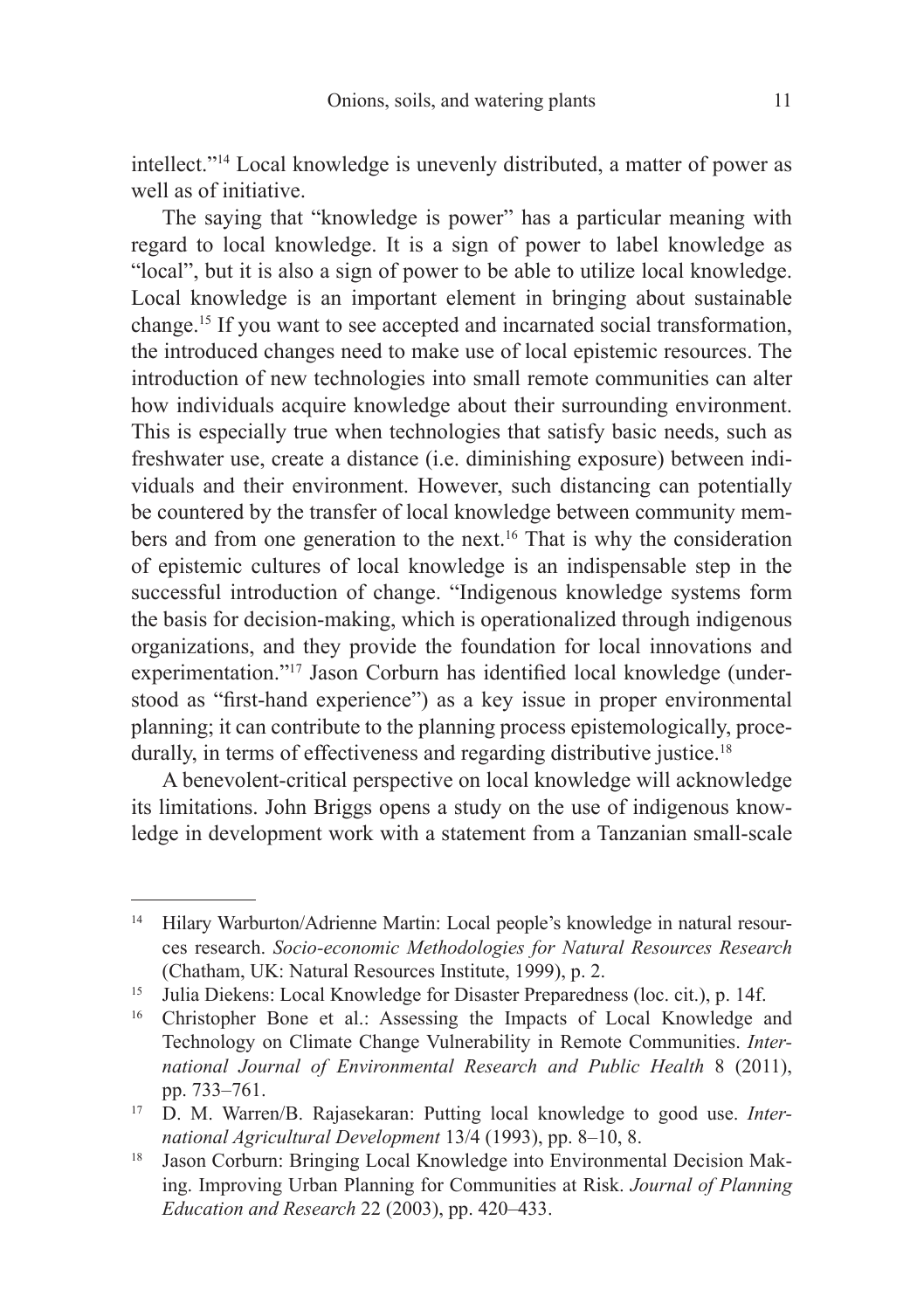farmer: "If indigenous knowledge is so good, why is my farm so poor?"<sup>19</sup> Indeed! Is this a question of not giving proper status to local knowledge or is this a question of the limited impact of local knowledge on innovation and the improvement of living conditions?

Summarizing, we could say that local knowledge, to be held by individuals or within and by communities, is

- (i) a set of beliefs about the surrounding world
- (ii) based on a culturally embedded justification
- (iii) as a result of responses to orientation needs
- (iv) with a spatial dimension both in its genesis and in its application.

## **Watering plants: Epistemic justice**

The discourse on local knowledge is not "innocent". This can be exemplified by looking at local memories and local cultures of remembering. Czech intellectual Milan Kundera has used the image of "talking about the past" as "watering plants".20 The suppression of memories is an expression of social injustice and leads to epistemic injustice. Local knowledge has to be "watered", i.e. nurtured by respect and brought to life in communicative practices. There are many examples of distorted historiographies. The discourse on local memories and on local knowledge is not innocent. There is a history of suppression as well as exploitation of power issues and conflicts. "Local knowledge" sometimes refers to "non-Western" types of knowledge or "knowledge of minorities". "Epistemic injustice" has been linked to colonialism and post-colonialism overwriting local knowledge with its claims.<sup>21</sup>

<sup>&</sup>lt;sup>19</sup> J. Briggs: The use of indigenous knowledge in development: problems and challenges. *Progress in Development Studies* 5/2 (1999), pp. 99–114, 99.

<sup>&</sup>lt;sup>20</sup> "Remembering our past, carrying it with us always, may be the necessary requirement for maintaining, as they say, the wholeness of the self. To ensure that the self doesn't shrink, to see that it holds on to its volume, memories have to be watered like potted flowers, and the watering calls for regular contact with the witnesses of the past." (Milan Kundera: *Identity* [London: Faber & Faber, 1999, p. 43])

<sup>21</sup> R. Bhagava: Overcoming the Epistemic Injustice of Colonialism. *Global Policy* 4/4 (2013), pp. 413–417; V. Gentile: 'Epistemic Injustice' and the 'Right Not to Be Poor'. Bringing Recognition into the Debate on Global Justice. *Global*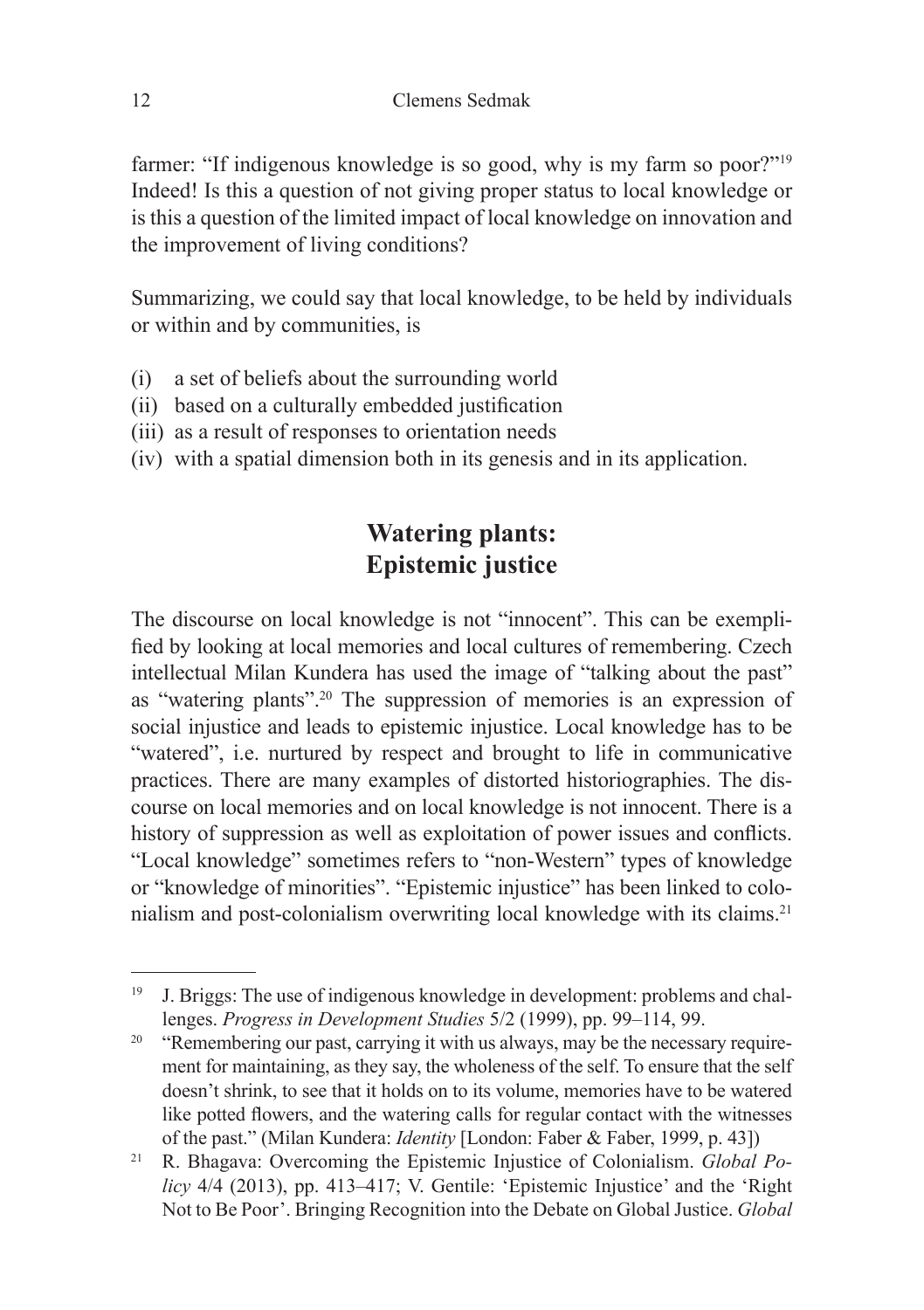Rebecca Tsosie has argued that indigenous people have been mistreated in the name of "knowledge" and "discovery". Even seemingly neutral science has been used to disadvantage indigenous people who are predominantly seen as "objects" of epistemic agency rather than epistemic agents.22 There is a politics of recognition at stake when discussing local knowledge. Local knowledge has been characterized as "knowledge", and knowledge as an epistemic situation characterized by appropriate justification of truth claims. The very idea of "justification" and "bringing forth reasons" can be identified as a potential source of epistemic injustice. Ian Werkheiser has pointed out that the question of "good reasons" can be used as a mechanism of exclusion, as

asking for reasons privileges people who are able to come up with reasons over people who actually have a lot of knowledge. Some people will be able to provide reasons and thus maintain knowledge when others in the same situation would lose knowledge; this is not because of epistemic differences but differences in rhetorical ability. It is perhaps no great revelation to say that people who are able to sound convincing are more likely to have what they say taken up by an audience, and that people who are good at rationalizing things are more likely to be able to convince themselves of things as well. What is perhaps less often considered is that when we ask for someone's reasons, people who are better able to produce convincingsounding reasons *whether or not they are the actual causes of their belief*  will be able to maintain their knowledge, while people who are less able to do this will lose their knowledge.23

It is also a power issue to ask for reasons from people who are not trusted hence, different levels of justification apply to different epistemic agents. "This means that people who are from marginalized groups in our society and who are therefore not trusted to know things will be epistemically oppressed by the increased demand to provide reasons, and their knowledge will in fact have less uptake in the community."<sup>24</sup> Werkheiser calls

*Policy* 4/4 (2013), pp. 425–427—for the link between epistemic injustice and recognition see also J. McConkey: Knowledge and Acknowledgement: 'Epistemic Injustice' as a Problem of Recognition. *Politics* 24/3 (2004), pp. 198–205.

<sup>&</sup>lt;sup>22</sup> Rebecca Tsosie: Indigenous Peoples and Epistemic Justice: Science, Ethics, and Human Rights. *Washington Law Review* 87 (2012), pp. 1133–1201.

<sup>&</sup>lt;sup>23</sup> Ian Werkheiser: Asking for Reasons as a Weapon: Epistemic Justification and the Loss of Knowledge. *Journal of Cognition and Neuroethics* 2/1 (2014), pp. 173–190, 185.

 $24 \overrightarrow{1}$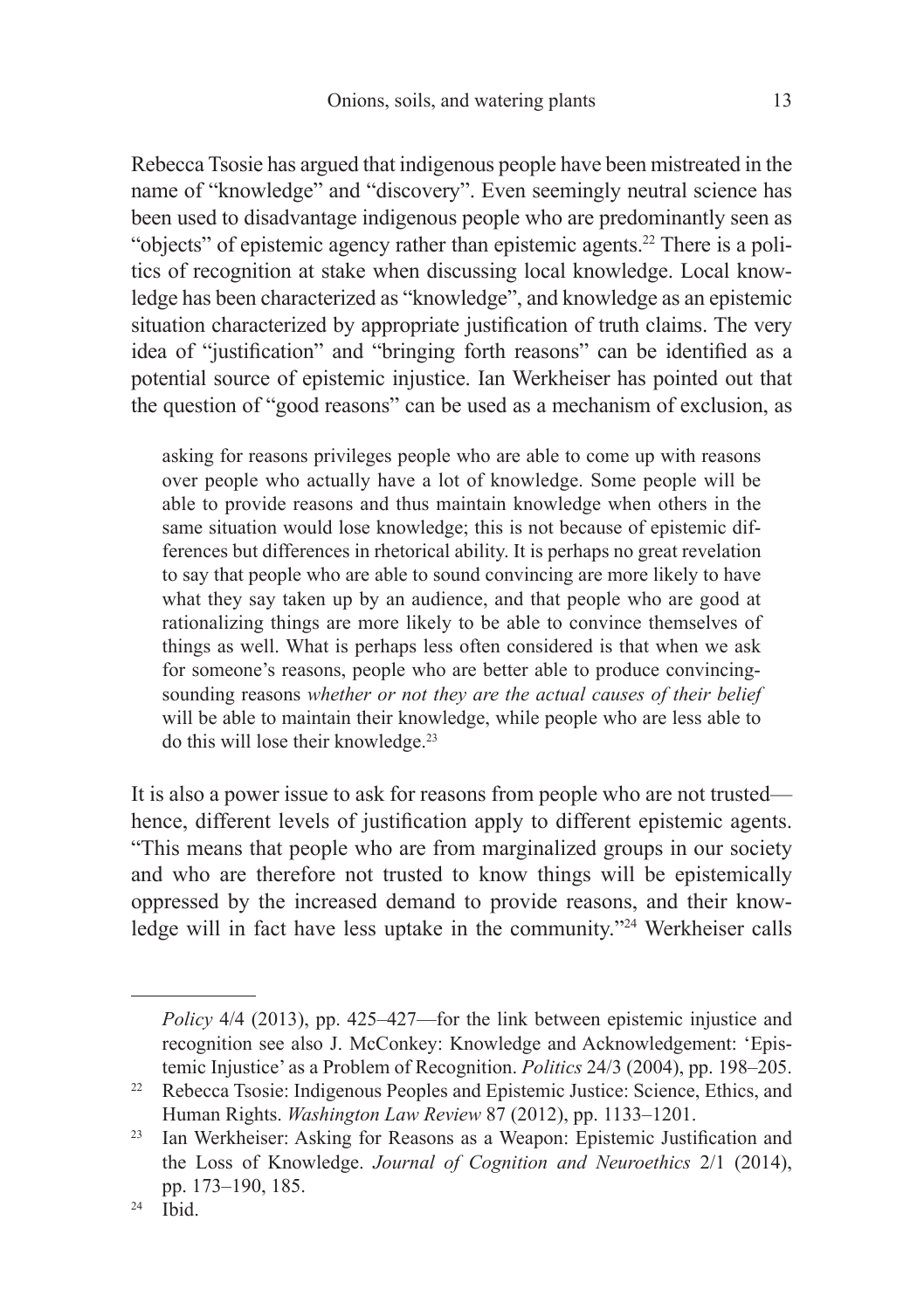for special attention to the marginalized, to a conscious effort to listen to under-heard voices.<sup>25</sup> The issues of what counts as a justification and who is being asked to justify knowledge claims are also social and political issues. Justice, we could say, does not only have a social, but also an epistemic, dimension; epistemic justice, we could also say, is not only about epistemology, but also about social justice. That is why epistemic justice needs to be linked not only to individuals, but also to institutions.<sup>26</sup>

Which person is given which kind of attention is not only a matter of individual good will, but also a matter of institutional arrangements and cultural practices. Listening to people can be an expression of, but also a road to, social justice. Taking local knowledge claims seriously can lead to a sense of local problems. Jason Corburn observes that there is a type of local epistemic claim that "represents a type of local knowledge that identifies or poses a problem. This claim is reflected in statements like, 'I've seen sick people' and highlights contextual knowledge that allows professionals to focus on things they may have missed."27 Because of the above-mentioned biases—also expressed in the term *déformation professionnelle*—professionals need the corrective force of community-based sensitivity towards a problem. Accepting local agents as epistemic agents implies acknowledging their sense of problems and priorities; their epistemic claims about concerns have to be taken seriously in order to avoid epistemic injustice that goes hand in hand with social injustice.

The very idea of epistemic injustice has been significantly shaped by Miranda Fricker, who discussed recognition of credibility as a key issue in the debate. Certain people's claims are assigned privileged status, and other people's claims are not taken seriously.28 Some people are ignored and

<sup>25</sup> Ibid., p. 187.

<sup>26</sup> Elizabeth Anderson: Epistemic justice as a virtue of social institutions. *Social Epistemology* 26/2 (2012), pp. 163–173. Andreas Follesdal and Simon Hix have introduced the term "epistemic democracy" as an arrangement of proper deliberation processes (A. Follesdal/S. Hix: Why there is a Democratic Deficit in the EU: A Response to Majone and Moravcsik. *Journal of Common Market Studies* 44/3 [2006], pp. 533–563).

<sup>&</sup>lt;sup>27</sup> Corburn (loc. cit.), p. 421.

<sup>28</sup> Miranda Fricker: Epistemic Oppression and Epistemic Privilege. *Canadian Journal of Philosophy* 25 [Suppl.] (1999), pp. 191–210; M. Fricker: Silence and Institutional Prejudice, in: Sharon Crasnow/Anita Superson (eds.): *Out From the Shadows: Analytical Feminist Contributions to Traditional Philosophy* (Oxford: OUP, 2012).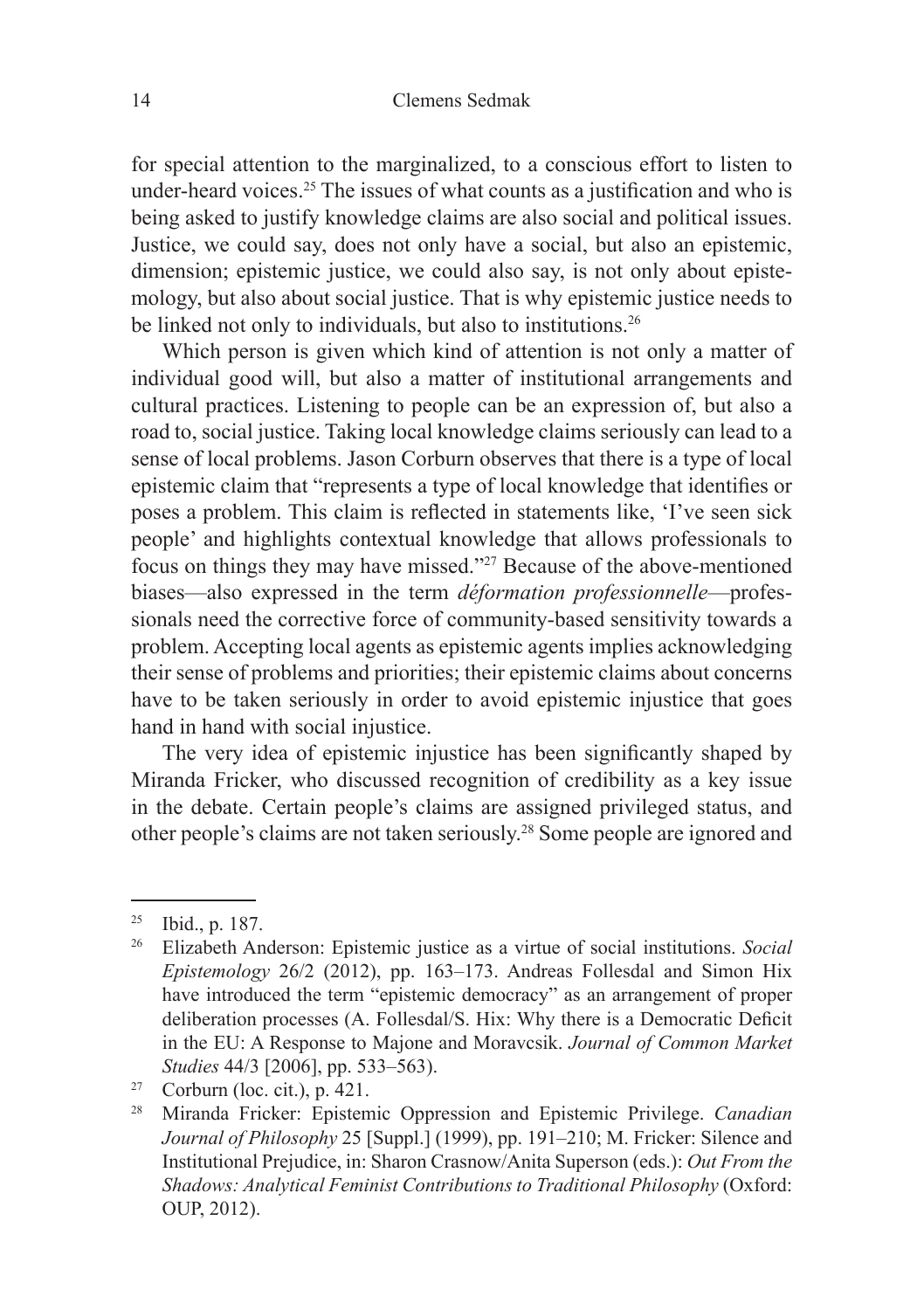made silent. Kristie Dotson distinguishes two kinds of silencing: a kind of "testimonial quieting" which occurs when a speaker is not recognized as an epistemic agent, and a situation where a speaker feels compelled to adjust her message to the receptive expectations of a powerful listener.<sup>29</sup> Axel Honneth reflects on the experience of "seeing through or past" a person as a social pathology.30 There are different ways of ignoring a person, i.e. acting as if she is not present, acting as if she is an object, or acting as if she is not a full person. This is a matter of recognition which is usually linked to institutional arrangements. Recognition is distorted if there is a gap between the evaluative acknowledgement of the person and the institutional conditions necessary for the validation of this acknowledgement. This can happen on a local level—paradoxically, local knowledge which is contested in its epistemically just consideration can itself be a result and expression of excluding practices. Some people are driven into silence. Honneth accepts Arendt's idea that "the distortions of the social world are expressed in those developments that threaten to destroy the communicative requirements for a public discussion of political affairs."31 Exclusion from public debate and

<sup>29</sup> K. Dotson: Tracking Epistemic Violence, Tracking Practices of Silencing' *Hypatia: A Journal of Feminist Philosophy* 26/2 (2011), pp. 236–257. In another paper, Dotson describes another incidence of epistemic injustice when an interlocutor is willfully ignorant of the hermeneutical resources used by the speaker resulting in a diminishment of the speaker's ability to contribute to the discourse— K. Dotson: A Cautionary Tale: On Limiting Epistemic Oppression. *Frontiers* 33/1 (2012), pp. 24–47. This very point about willful hermeneutical ignorance has also been made by Gaile Pohlhaus (G. Pohlhaus Jr: Relational Knowing and Epistemic Injustice: Toward a Theory of Willful Hermeneutical Ignorance*. Hypatia: A Journal of Feminist Philosophy* 27/4 [2012], pp. 715–735).

<sup>30</sup> A. Honneth: Invisibility: On the Epistemology of 'Recognition'. *Proceedings of the Aristotelian Society*. Supplementary Vol. 75/1 (2001), pp. 111–126; recognition plays a major role in the discourse in epistemic justice—see Jane McConkey: Knowledge and Acknowledgement: "Epistemic Injustice" as a Problem of Recognition. *Politics* 24/3 (2004), pp. 198–205. A powerful monograph exploring types of ignorance and silences and the need for resistance has been published by José Medina (The Epistemology of Resistance: Gender and Racial Oppression, Epistemic Injustice, and Resistant Imagination [Oxford: OUP, 2013]).

<sup>31</sup> A. Honneth: *Disrespect: The Normative Foundations of Critical Theory* (Cambridge: Polity, 2007). Honneth suggests, not too far from Arendt's approach, "reflexive cooperation" as the basis of functioning democratic societies— A. Honneth: Democracy as Reflexive Cooperation. *Political Theory* 26/6 (1998), pp. 763–783.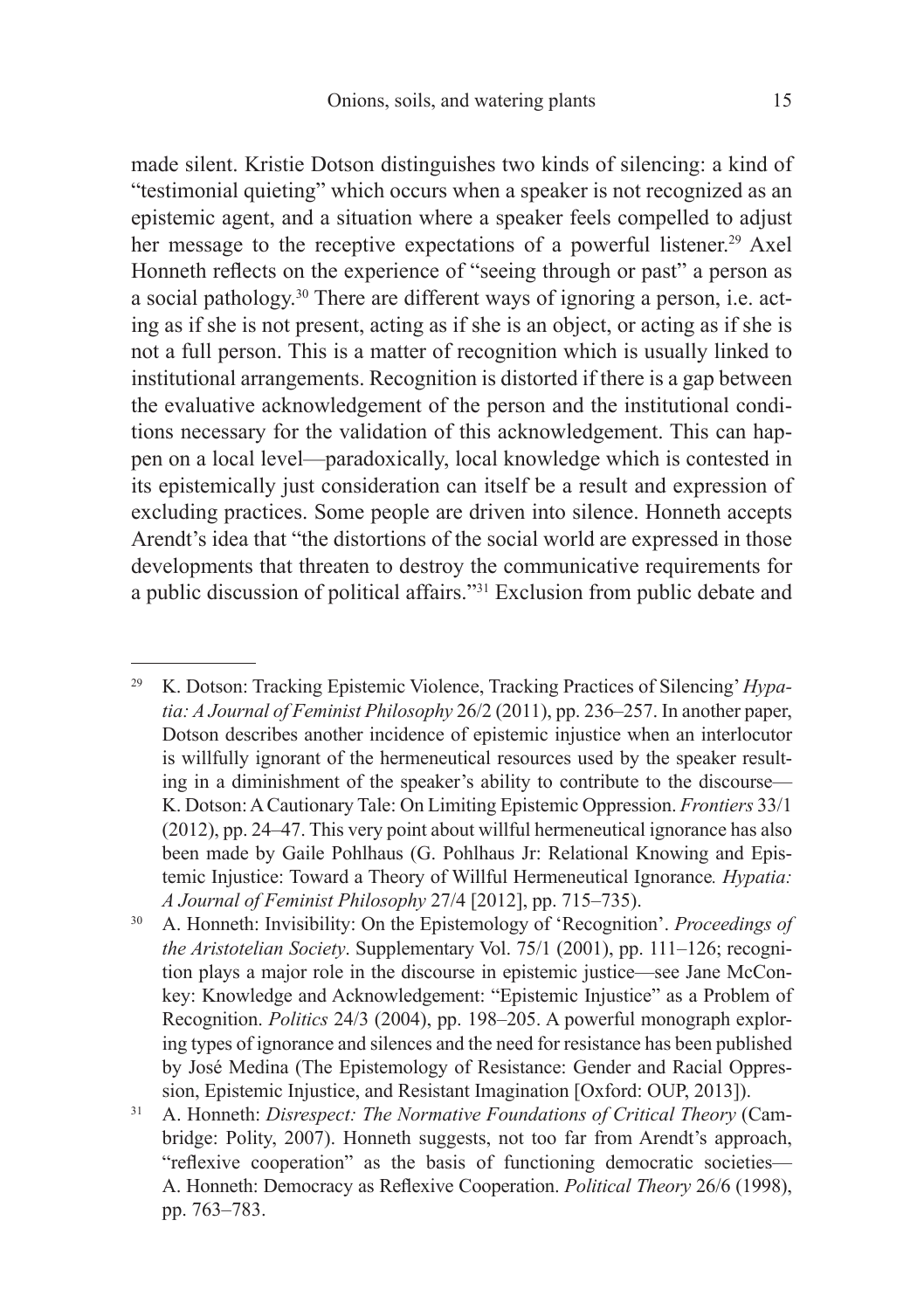discourse is epistemically unjust and also potentially destructive (a sense of falling out of networks of social recognition can result in dangerous forms of social and political protest since there is the risk that recognition will be sought from extremist groups $32$ ). If individual groups are "silenced", the whole social system is at risk. Overcoming epistemic injustice is a matter of structural changes, but especially appropriate epistemic virtues.<sup>33</sup>

Looking at it more systematically, epistemic justice can be considered to be a property of an epistemic situation, i.e. the situation of "knowers" and "knowledge claim holders". This situation is always also a social situation involving more than one player because of the social dimension of language and cognitive categories. An epistemic situation is any situation in which epistemic goods are generated, administered or transformed. The epistemic situation, we could also say, is the epistemologically relevant aspect of any situation involving knowers. The concept of epistemic justice could be analyzed as a three-dimensional concept involving: (a) the relationship vis-à-vis an epistemic agent; (b) the relationship vis-à-vis a particular context; (c) the relationship vis-à-vis a particular knowledge claim. Hence, we can distinguish a personal, a contextual, and a positional dimension of epistemic justice. This would give us three key questions to understand epistemic justice: does the situation ensure justice to the knower, justice to the context, and justice to the knowledge claims made? The personal dimension is about respect and acceptance of epistemic agency, the contextual dimension refers to the acknowledgment of the framework of this agency, and the positional dimension concerns the proper evaluation of the knowledge claim(s) at stake.

Hence, epistemic justice can be defined with regard to epistemic situations in the following way.

An epistemic situation is just if:

- (i) the epistemic stake holders are recognized and their epistemic agency acknowledged,
- (ii) the framework of this epistemic agency, i.e. the situatedness of the epistemic stakeholders including the environment, institutional arrangements, material conditions and politics contexts is properly considered,

<sup>&</sup>lt;sup>32</sup> A. Honneth: The Social Dynamics of Disrespect: Situating Critical Theory Today. Transl. J. Farrell, in: P. Des (ed.): *Habermas: A Critical Reader* (Oxford: Blackwell, 1999), pp. 320–337, 335.

<sup>&</sup>lt;sup>33</sup> Miranda Fricker: Epistemic Injustice and a Role for Virtue in Politics of Knowing. *Metaphilosophy* 34/1–2 (2003), pp. 154–173.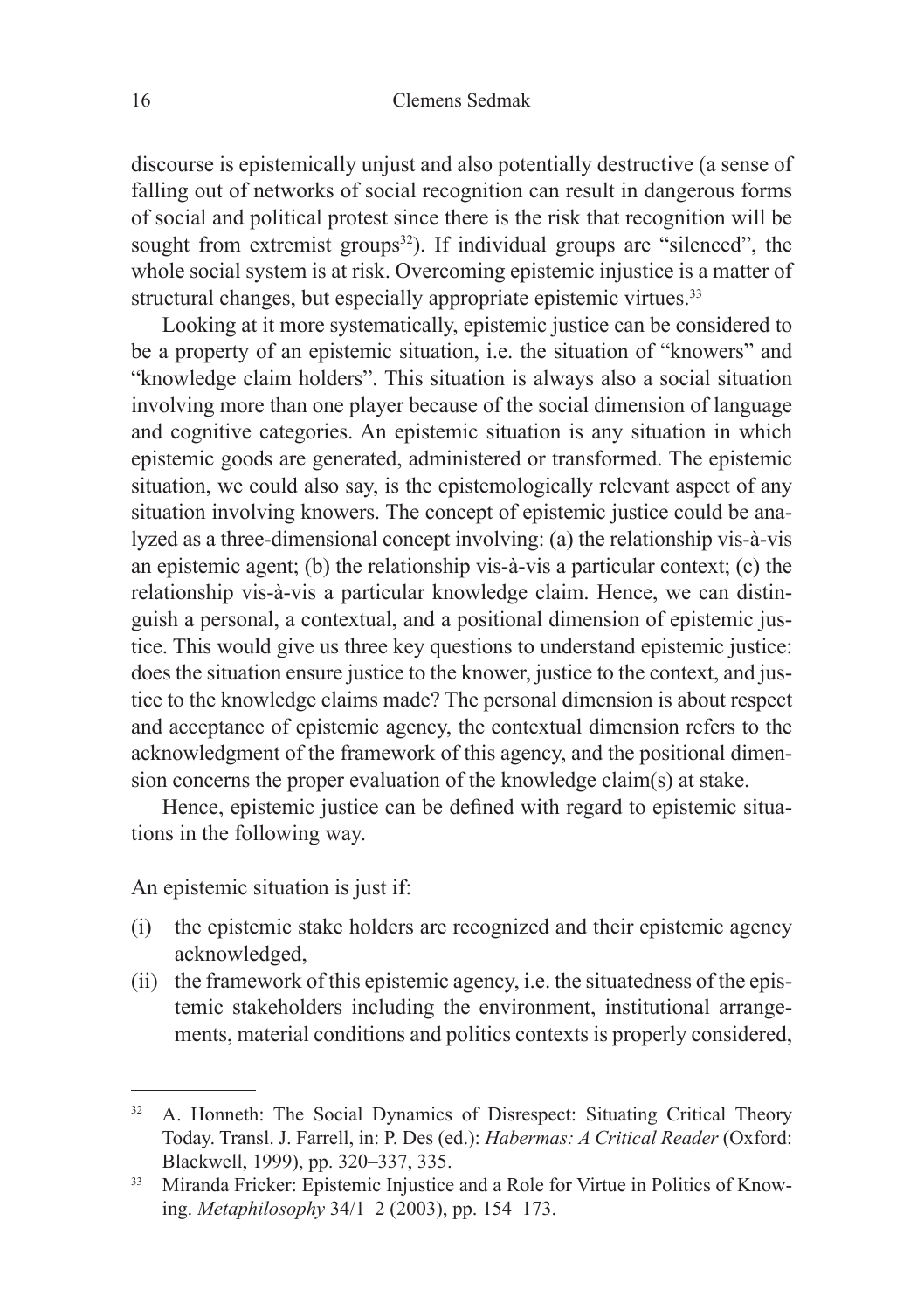(iii) the knowledge claims reach reflective equilibrium in the sense of a balance between different aspects, different perspectives, and between general and particular claims.

## **Watering plants and soils—and eating onions: Local epistemic justice**

The concern to bring local knowledge and epistemic justice together can be discussed with regard to an understanding of "local epistemic justice". Local epistemic justice is a situation where local knowledge, local conditions, and local epistemic agents are all taken seriously. Local knowledge has been characterized as a set of beliefs about the surrounding world based on a culturally embedded justification as a result of responses to orientation needs with a spatial dimension both in its genesis and in its application. Epistemic justice has been analyzed as a property of epistemic situations, i.e. a property of situations in which epistemic goods such as truth claims are generated, administered or transformed. It has been suggested that an epistemic situation is epistemically just if the stakeholders are respected, the context considered and the knowledge claims properly balanced.

Local epistemic justice, then, means to "see" the epistemic agents involved, to see the local people as "knowers" and "knowledge claim holders", and to respect this status by taking the claims made and the resources used seriously. This does not mean to wholeheartedly accept whatever is claimed but it definitely means to subscribe to "principles of charity" in the hermeneutics of approaching a particular situation. An illustrative example would be the situation of child patients who are not always taken seriously in their claims about their health situation.<sup>34</sup> Proper consideration of the epistemic agents involved requires "epistemic vigilance". a sense of attention and openness that can also be linked to the concept of "prudence".35 Local epistemic justice means, secondly, to make an effort to understand the local context in both its particularity and its historicity.

<sup>34</sup> Cf. H. Carel/G. Györffy: Seen but not heard: children and epistemic injustice. *The Lancet* 384/9950 (2014), pp. 1256–1257.

See the characterization of "prudence" (as the opposite of a numbness of the senses) in Aquinas: *Summa Theologica II–II*, pp. 47–55; concerning the term "epistemic vigilance" see Dan Sperber et al.: Epistemic Vigilance. *Mind & Language* 25/4 (2010), pp. 359–393.